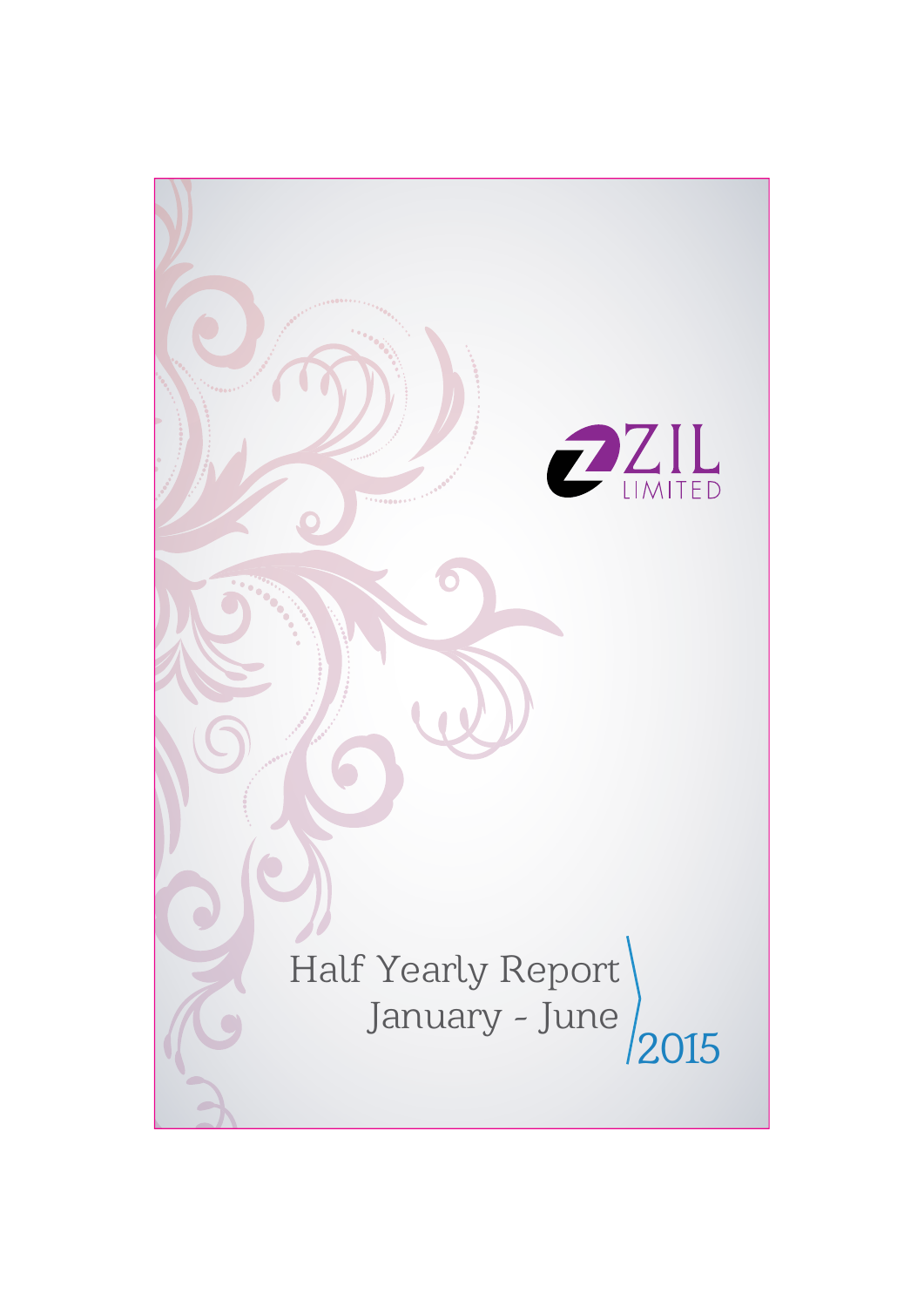# **Content**

| Corporate Information                                                                                      | 03 |
|------------------------------------------------------------------------------------------------------------|----|
| Directors' Review                                                                                          | 04 |
| Independent Auditors' Report to the Members on<br><b>Review of Condensed Interim Financial Information</b> | 05 |
| Condensed Interim Balance Sheet                                                                            | 06 |
| Condensed Interim Profit and Loss Account                                                                  | 07 |
| Condensed Interim Statement of Comprehensive Income                                                        | 08 |
| Condensed Interim Cash Flow Statement                                                                      | 09 |
| Condensed Interim Statement of Changes in Equity                                                           | 10 |
| Notes to the Condensed Interim Financial Information                                                       | 11 |
|                                                                                                            |    |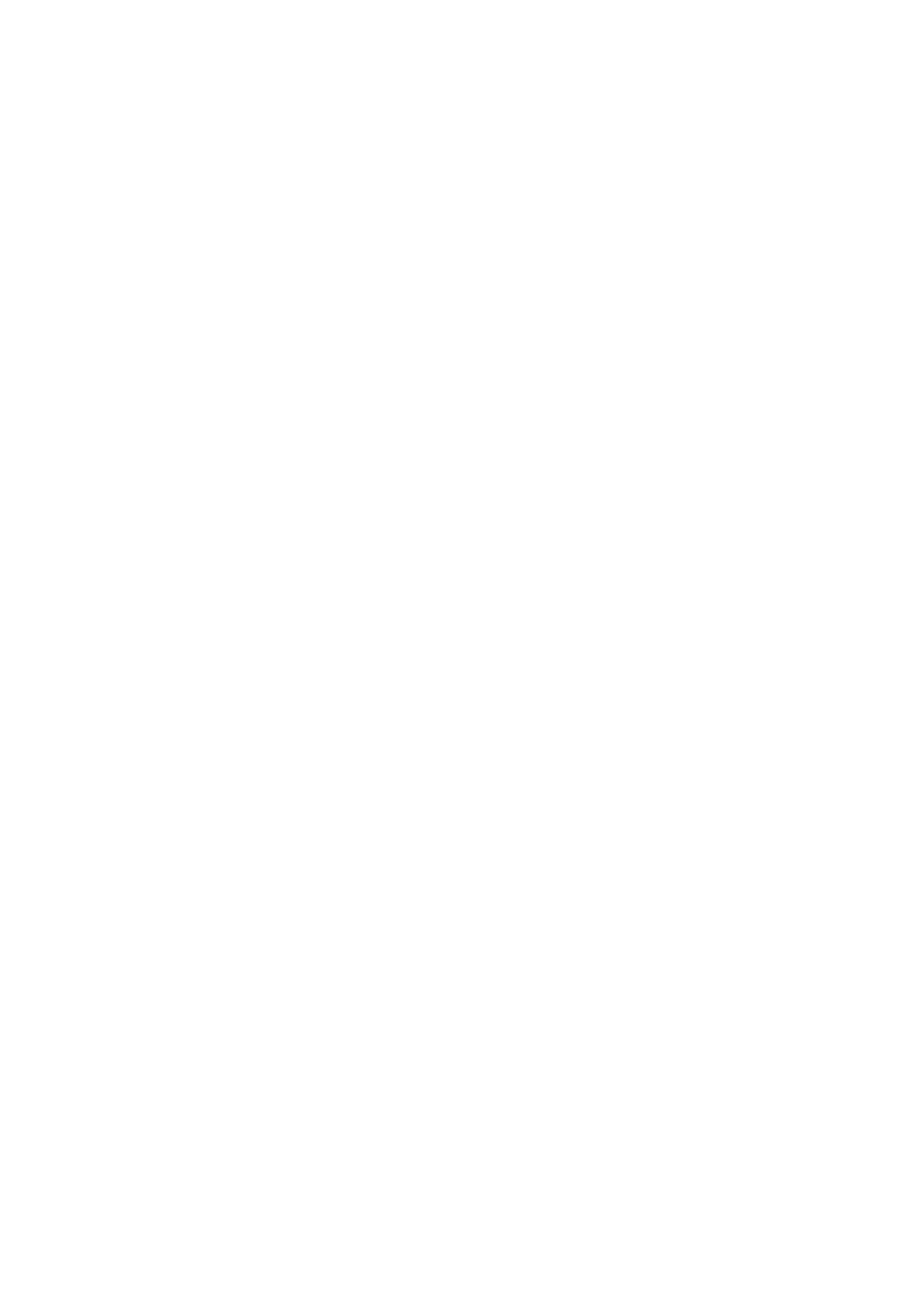

# **Corporate Information**

## **Board of Directors**

Mrs. Feriel Ali Mehdi Chairman

Mr. Mujahid Hamid Non-Executive Director

Sved Hasnain Ali Non-Executive Director

Mr. Shahid Nazir Ahmed Non-Executive Director

Mrs. Ameena Saivid Independent, Non-Executive Director

Mr. Saad Amanullah Khan Independent, Non-Executive Director

Mr. Kemal Shoaib Non-Executive Director

Mr. Mubashir Hasan Ansari **Chief Executive Officer** 

## **Board Audit Committee**

Mr. Saad Amanullah Khan Chairman

Mrs. Feriel Ali Mehdi Member

Mr. Shahid Nazir Ahmed Member

## **Human Resource & Remuneration Committee**

Mrs. Feriel Ali Mehdi Chairman

Mr. Kemal Shoaib Mamhar

Syed Hasnain Ali Member

Mr. Mubashir Hasan Ansari Member

#### **Company Secretary & Chief Financial Officer**

Mr. Ata-ur-Rehman Shaikh

## **Statutory Auditors**

KPMG Taseer Hadi & Co. **Chartered Accountants** 

# **Legal Advisors**

Hussain & Haider, Advocates

### **Registered Office**

Ground Floor, Bahria Complex III, M. T. Khan Road, Karachi - Pakistan. Tel: +9221 35630251-60 Fax: +9221 35630266 Website: www.zil.com.pk

# **Factory**

Link Hali Road, Hyderabad - 71000

### **Bankers**

BankIslami Pakistan Limited Habib Bank Limited **MCB Bank Limited** National Bank of Pakistan Limited **Standard Chartered Bank** Soneri Bank Limited

## **Shares Registrars**

THK Associates (Pvt) Limited<br>2nd Floor, State Life Building No. 3, Dr. Ziauddin Ahmed Road, Karachi.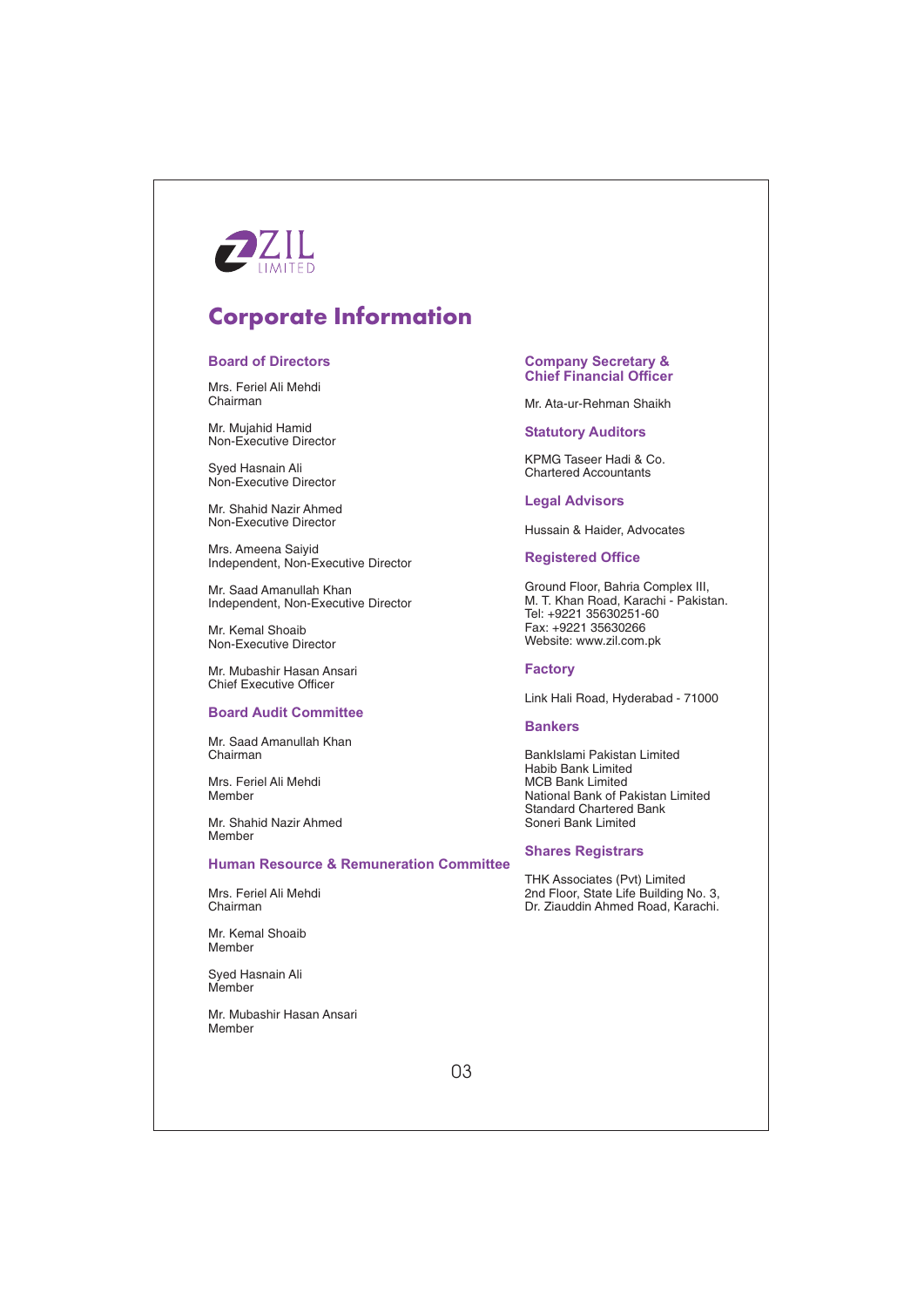

# **Directors' Review**

The Directors of the Company are pleased to present the unaudited financial results of the company for the half year ended June 30, 2015.

## **Summary of business performance**

During the six month period under review, the company's overall sales volume recorded 5% growth over same period last year; net sales revenue and gross profit have however decreased as compared to same period last year due to unprecedented 10% decline in retail prices of the premium product. This price decline at the start of the year has adversely affected the margins. Various operational efficiency measures have however successfully resulted in reduction of fixed overheads related to factory, administration and distribution. Efficient working capital management coupled with reduced markup rates yielded in 15% reduction in financial costs.

### Financial position at a glance

Financial results for the period under review are as follows:

|                              | Six months ended<br>June 30, 2015 | Six months ended<br>June 30, 2015 |  |
|------------------------------|-----------------------------------|-----------------------------------|--|
|                              | Rupees in '000                    |                                   |  |
| Sales                        | 587,154                           | 629,913                           |  |
| Gross profit                 | 99,161                            | 153,695                           |  |
| Selling & distribution costs | 160.980                           | 186,113                           |  |
| Administrative expenses      | 46.036                            | 67,044                            |  |
| Financial costs              | 12,690                            | 14,850                            |  |
| Profit / (Loss) after Tax    | (89, 446)                         | (71, 245)                         |  |
| EPS - rupees per share       | (14.61)                           | (11.64)                           |  |

### **Future outlook**

The flagship brand of the company, Capri, has been re-launched in April 2015 with improved product mix and release of new advertisement on leading media channels. Digital marketing, online consumer and trade promotion programs have also been added to expand the market share of the company's product. The company has also simultaneously worked internally hard to reduce its overhead costs to become more cost efficient.

These measures have started to deliver fruits and the management is hopeful of better results in the future.

### Acknowledgement

We thank our customers for their trust in our brands and our shareholders, bankers, suppliers and distributors for continued support. We also thank our employees for their relentless efforts and acknowledge their commitment and lovalty.

On behalf of the Board of Directors

Mubashir Hasan Ansari **Chief Executive Officer** 

Karachi: August 27, 2015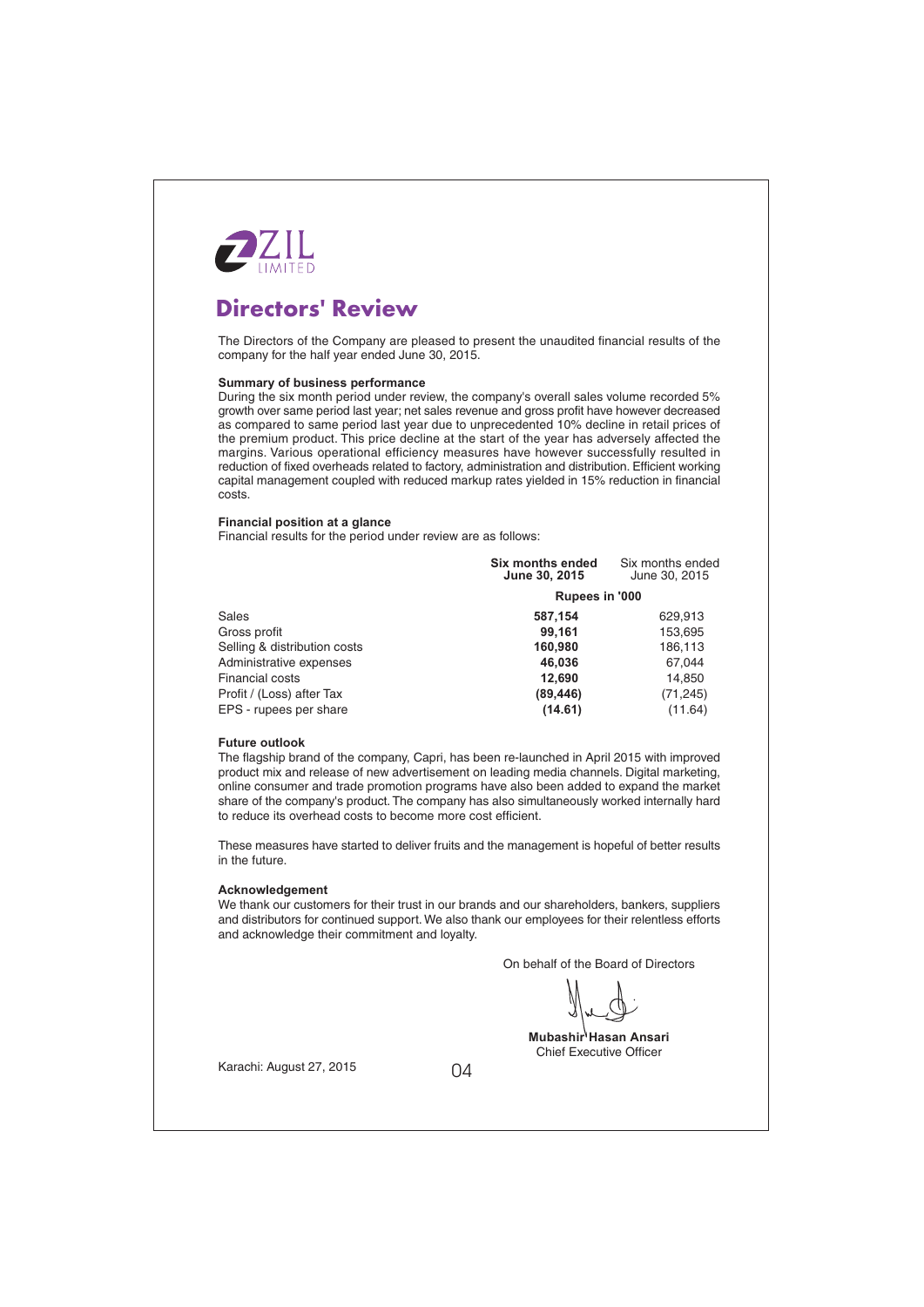

# **Independent Auditors' Report to the Members on Review of Condensed Interim Financial Information**

# **Introduction**

We have reviewed the accompanying condensed interim balance sheet of ZIL Limited ("the Company") as at 30 June 2015 and the related condensed interim profit and loss account, condensed interim statement of comprehensive income, condensed interim cash flow statement, condensed interim statement of changes in equity and notes to the accounts for the six months period then ended (here-in-after referred to as the "interim financial information"). Management is responsible for the preparation and presentation of this interim financial information in accordance with approved accounting standards as applicable in Pakistan for interim financial reporting. Our responsibility is to express a conclusion on this interim financial information based on our review.

#### **Scope of Review**

We conducted our review in accordance with International Standard on Review Engagements 2410, "Review of Interim Financial Information Performed by the Independent Auditor of the Entity". A review of interim financial information consists of making inquiries, primarily of persons responsible for financial and accounting matters, and applying analytical and other review procedures. A review is substantially less in scope than an audit conducted in accordance with International Standards on Auditing and consequently does not enable us to obtain assurance that we would become aware of all significant matters that might be identified in an audit. Accordingly, we do not express an audit opinion.

## Conclusion

Based on our review, nothing has come to our attention that causes us to believe that the accompanying condensed interim financial information is not prepared, in all material respects, in accordance with approved accounting standards as applicable in Pakistan for interim financial reporting.

## **Other matters**

The figures of the condensed interim profit and loss account and condensed interim statement of comprehensive income for the quarter ended 30 June 2015 have not been reviewed and we do not express a conclusion on them.

Date: August 27, 2015

Karachi

**KPMG Taseer Hadi & Co. Chartered Accountants** Amyn Pirani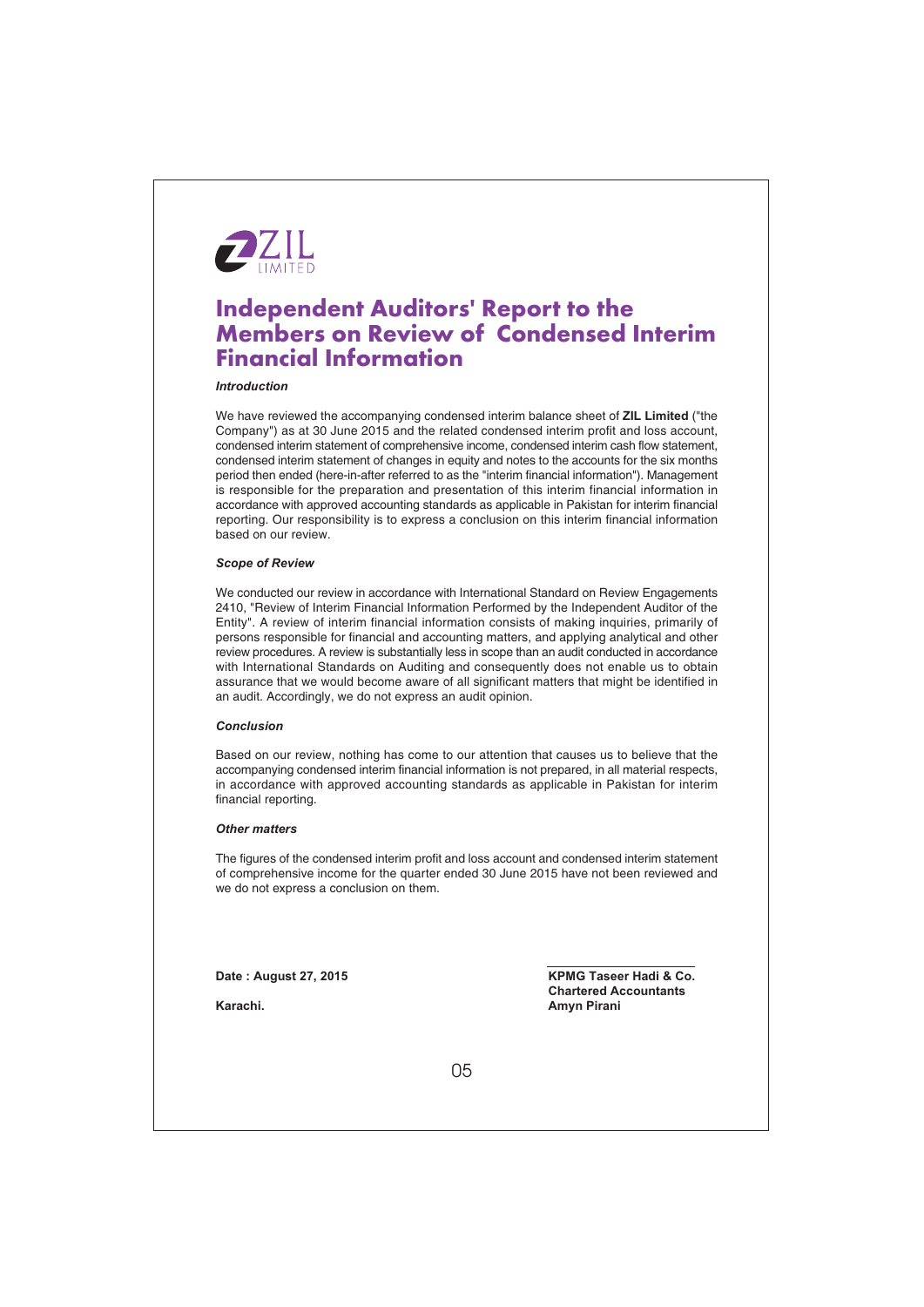# **PZIL Condensed Interim Balance Sheet (Un-audited)**  $0015$  $.001$

| As at 30 June 2015                                                                                                                                                |                   | Un-audited<br>30 June<br>2015                              | Audited<br>31 December<br>2014                             |
|-------------------------------------------------------------------------------------------------------------------------------------------------------------------|-------------------|------------------------------------------------------------|------------------------------------------------------------|
| <b>ASSETS</b>                                                                                                                                                     | Note              |                                                            | (Rs. in '000)                                              |
| <b>NON-CURRENT ASSETS</b><br>Property, plant and equipment<br>Intangible assets<br>Long term deposits<br>Long term loans to employees<br>Deferred tax asset - net | 6<br>12           | 381,197<br>970<br>5,156<br>298<br>48,959<br>436,580        | 393,709<br>1,395<br>6,506<br>448<br>16,040<br>418,098      |
| <b>CURRENT ASSETS</b><br>Stores and spares<br>Stock-in-trade<br>Trade debts<br>Advances, prepayments and other receivables<br>Cash and bank balances              | 7<br>8<br>9<br>10 | 14,573<br>274,460<br>59,850<br>81,148<br>14.931<br>444,962 | 13,631<br>284,473<br>29,030<br>61,357<br>18,159<br>406,650 |
| <b>CURRENT LIABILITIES</b><br>Trade and other payables<br>Short term borrowings<br>Taxation                                                                       | 11                | 198,192<br>297,112<br>13,538<br>508,842                    | 152,947<br>201,982<br>13,615<br>368,544                    |
| <b>NET CURRENT ASSETS</b>                                                                                                                                         |                   | (63, 880)                                                  | 38,106                                                     |
| <b>NET ASSETS</b>                                                                                                                                                 |                   | 372,700                                                    | 456,204                                                    |
| <b>FINANCED BY:</b>                                                                                                                                               |                   |                                                            |                                                            |
| <b>SHARE CAPITAL AND RESERVES</b><br>Authorised capital<br>10,000,000 (31 December 2014: 10,000,000)<br>ordinary shares of Rs. 10 each                            |                   | 100,000                                                    | 100,000                                                    |
| Issued, subscribed and paid up capital<br><b>Reserves</b>                                                                                                         |                   | 61,226<br>102,706<br>163,932                               | 61,226<br>189,969<br>251,195                               |
| Surplus on revaluation of fixed assets - net of tax                                                                                                               |                   | 124,172                                                    | 121,890                                                    |
| <b>NON-CURRENT LIABILITIES</b><br>Long-term deposits<br>Deferred staff benefit liabilities                                                                        |                   | 450<br>84,146<br>84.596                                    | 450<br>82,669<br>83.119                                    |
| <b>CONTINGENCIES AND COMMITMENTS</b>                                                                                                                              | 13                |                                                            |                                                            |
|                                                                                                                                                                   |                   | 372,700                                                    | 456,204                                                    |
| The annexed notes from 1 to 19 form an integral part of this condensed interim financial<br>information.                                                          |                   |                                                            |                                                            |
|                                                                                                                                                                   |                   |                                                            |                                                            |
|                                                                                                                                                                   |                   |                                                            |                                                            |

Feriel Ali Mehdi<br>Chairman

06

Mubashir Hasan Ansari Chief Executive Officer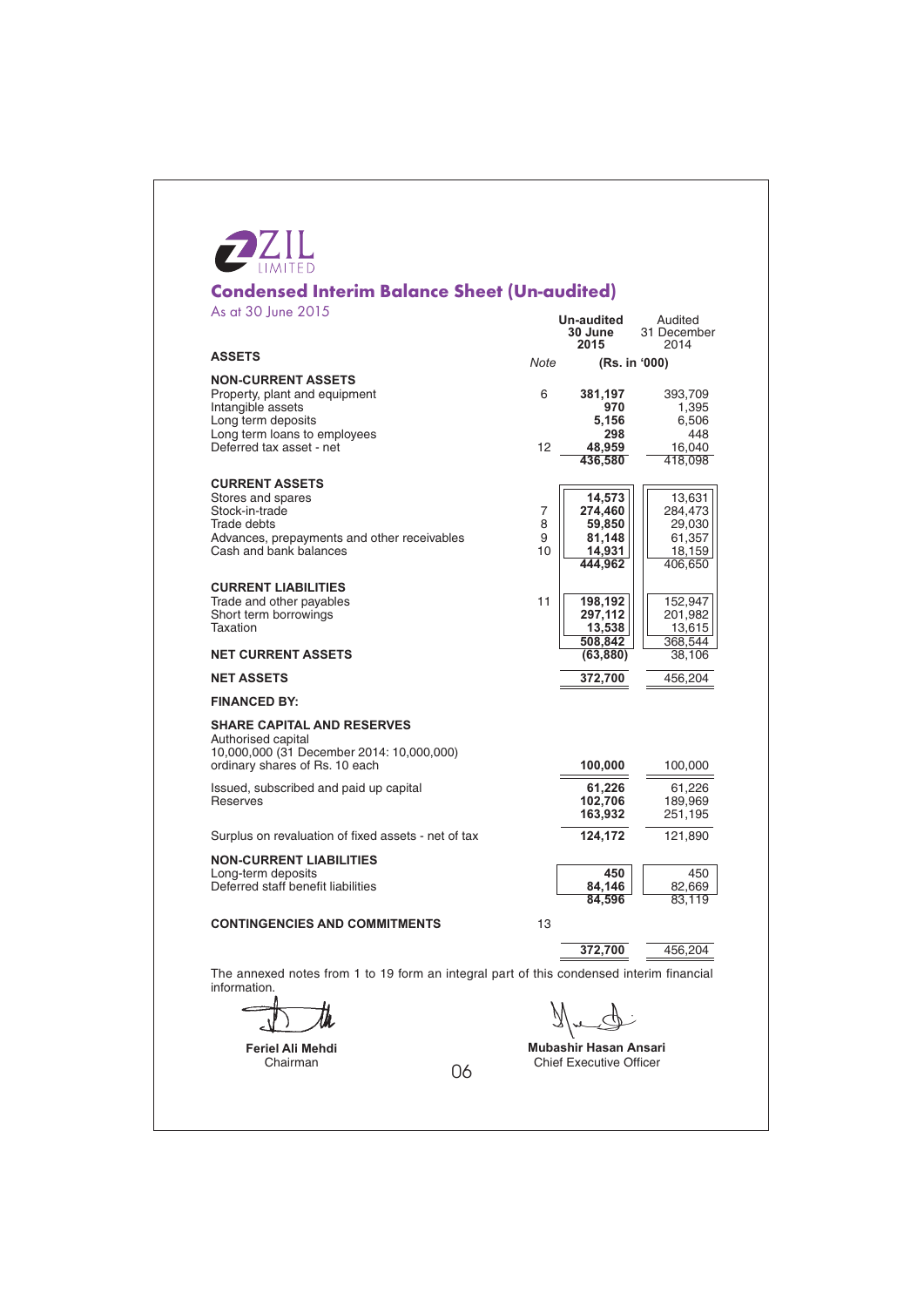

# **Condensed Interim Profit and Loss Account (Un-audited)**

For the six months period ended 30 June 2015

|                               |    | Six months period ended |                 | Three months period ended                                               |                 |
|-------------------------------|----|-------------------------|-----------------|-------------------------------------------------------------------------|-----------------|
|                               |    | 30 June<br>2015         | 30 June<br>2014 | $30$ June<br>2015                                                       | 30 June<br>2014 |
|                               |    |                         |                 | Note --------------------------- (Rupees in '000) --------------------- |                 |
| Net sales                     | 14 | 587,154                 | 629,913         | 352,412                                                                 | 363,100         |
| Cost of sales                 | 15 | (487, 993)              | (476, 218)      | (284, 100)                                                              | (281, 267)      |
| Gross profit                  |    | 99.161                  | 153,695         | 68,312                                                                  | 81,833          |
| Selling and distribution cost | 16 | (160, 980)              | (186, 113)      | (91, 044)                                                               | (126, 377)      |
| Administrative expenses       |    | (46, 036)               | (67, 044)       | (24, 163)                                                               | (33,032)        |
|                               |    | (207,016)               | (253,157)       | (115,207)                                                               | (159, 409)      |
|                               |    | (107, 855)              | (99, 462)       | (46, 895)                                                               | (77, 576)       |
| Other income                  | 17 | 3,370                   | 4,807           | 2,783                                                                   | 1,715           |
| Other expenses                |    | (791)                   |                 | (458)                                                                   | (1,798)         |
|                               |    | (105, 276)              | (94, 655)       | (44, 570)                                                               | (77, 659)       |
| Finance cost                  |    | (12,690)                | (14, 850)       | (6, 801)                                                                | (7, 582)        |
| Loss before taxation          |    | (117, 966)              | (109, 505)      | (51, 371)                                                               | (85, 241)       |
| Taxation                      | 12 | 28,520                  | 38,260          | 5,573                                                                   | 29,090          |
| Loss for the period           |    | (89, 446)               | (71, 245)       | (45, 798)                                                               | (56, 151)       |
|                               |    |                         | (Rupees)        |                                                                         |                 |
| Loss per share -              |    |                         |                 |                                                                         |                 |
| basic and diluted             |    | (14.61)                 | (11.64)         | (7.48)                                                                  | (9.17)          |

The annexed notes from 1 to 19 form an integral part of this condensed interim financial information.

Feriel Ali Mehdi Chairman

Nund

Mubashir Hasan Ansari Chief Executive Officer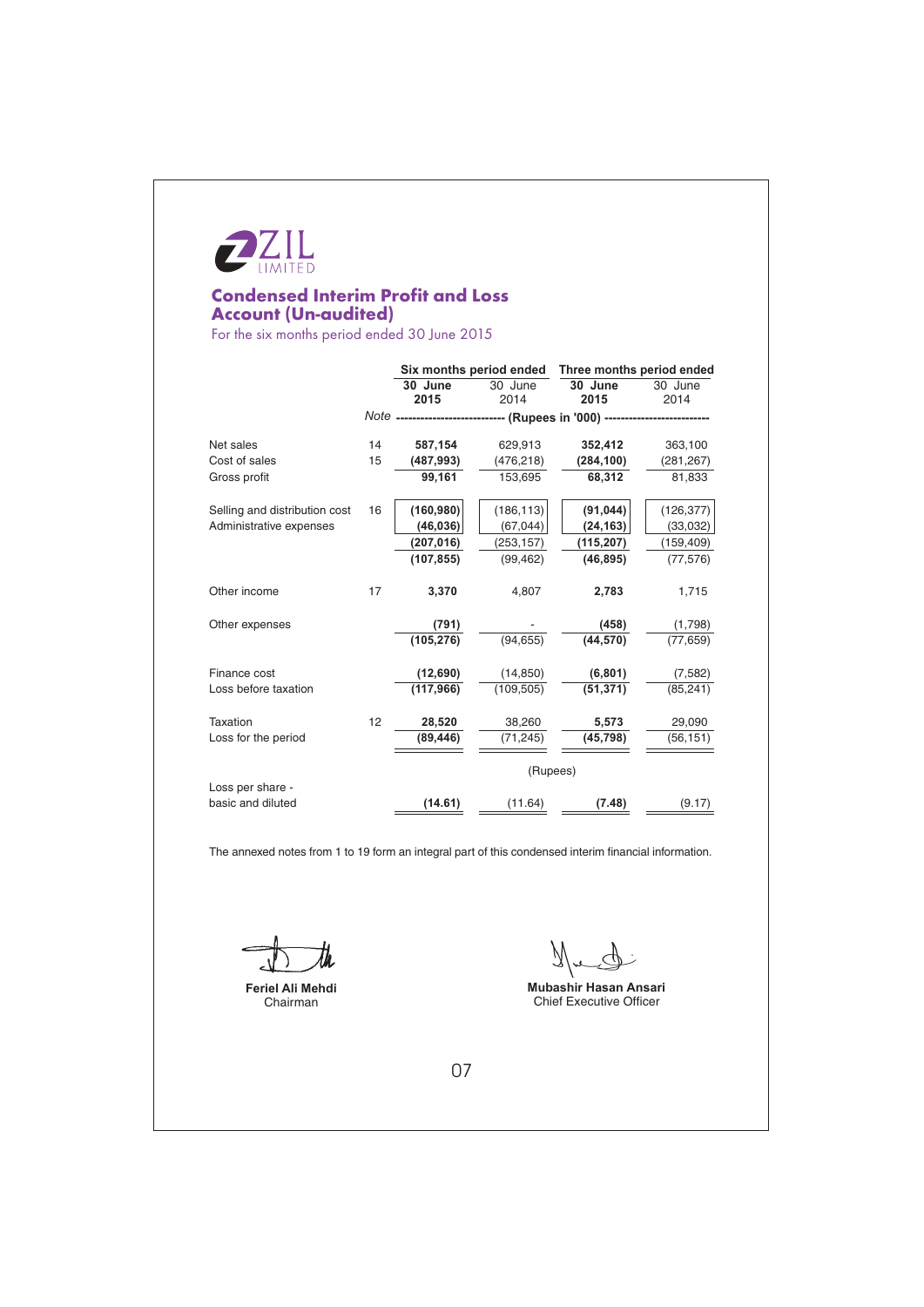

# **Condensed Interim Statement of Comprehensive Income (Un-audited)** For the six months period ended 30 June 2015

|                                              | Six months period ended Three months period ended |                 |                                  |                 |
|----------------------------------------------|---------------------------------------------------|-----------------|----------------------------------|-----------------|
|                                              | 30 June<br>2015                                   | 30 June<br>2014 | 30 June<br>2015                  | 30 June<br>2014 |
|                                              |                                                   |                 | -- (Rupees in '000) ------------ |                 |
| Loss after tax for the<br>period             | (89, 446)                                         | (71, 245)       | (45, 798)                        | (56, 151)       |
| Other comprehensive income<br>for the period | ۰                                                 |                 |                                  |                 |
| Total comprehensive income<br>for the period | (89, 446)                                         | (71, 245)       | (45, 798)                        | (56, 151)       |

The annexed notes from 1 to 19 form an integral part of this condensed interim financial information.

Feriel Ali Mehdi Chairman

Ñ

Mubashir Hasan Ansari Chief Executive Officer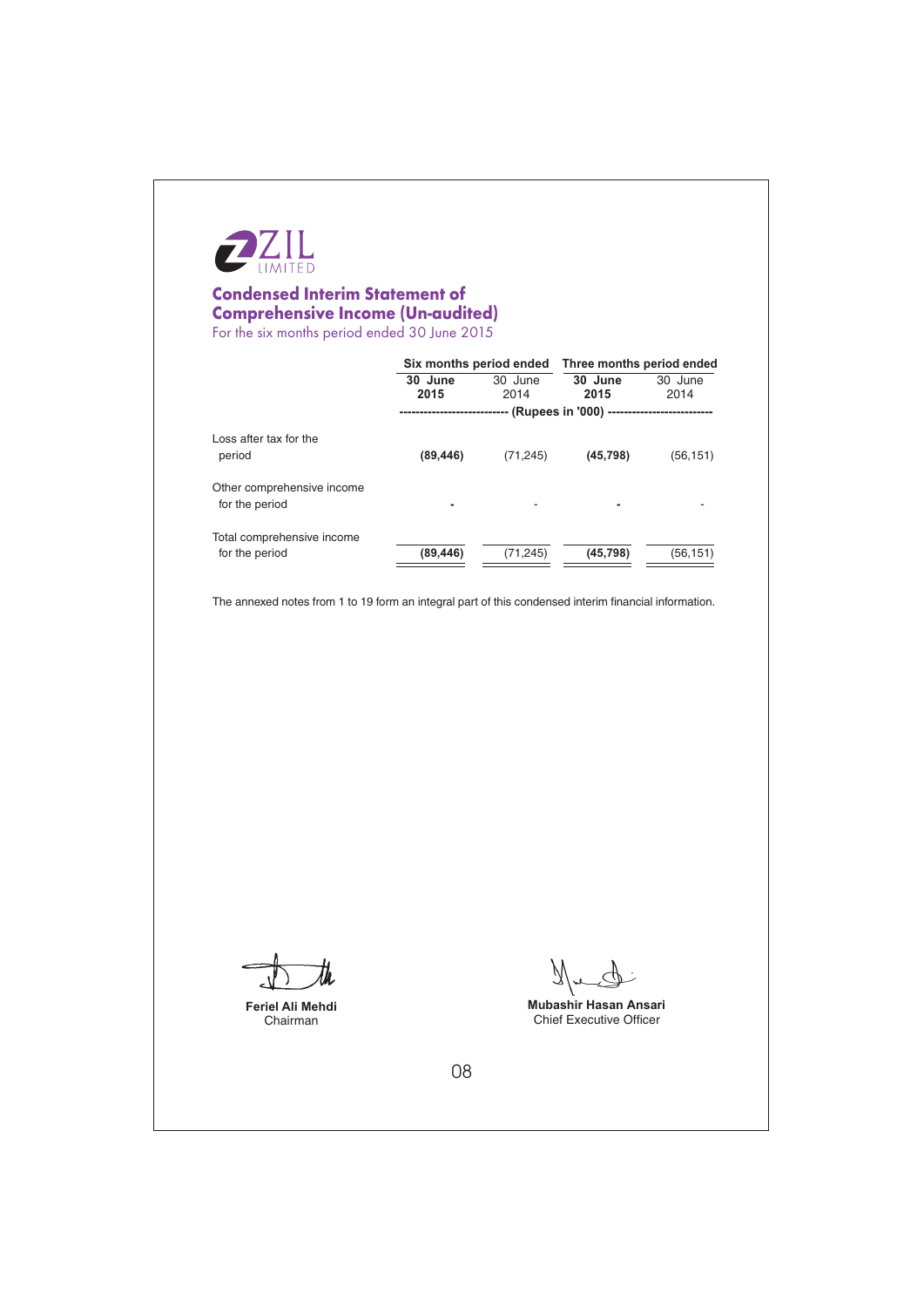| <b>Statement (Un-audited)</b>                                                       |             |                         |                   |
|-------------------------------------------------------------------------------------|-------------|-------------------------|-------------------|
| For the six months period ended 30 June 2015                                        |             | Six months period ended |                   |
|                                                                                     |             | 30 June<br>2015         | 30 June<br>2014   |
| <b>CASH FLOWS FROM OPERATING ACTIVITIES</b>                                         | <b>Note</b> | (Rs. in '000)           |                   |
| Loss before taxation                                                                |             | (117, 966)              | (109, 505)        |
| Adjustments for:                                                                    |             |                         |                   |
| Finance cost<br>Depreciation / amortisation                                         |             | 12,690<br>17,502        | 14,850<br>19,807  |
| Provision for gratuity                                                              |             | 5,686                   | 5,610             |
| Provision for staff retirement benefits<br>Provision for slow moving stock in trade |             | 1,491                   | 2,517<br>2,000    |
| Reversal of provision on sales of provided stock                                    |             | (4,291)                 | (252)             |
| Reversal of liability no longer payable                                             |             | (1,229)                 |                   |
| Mark-up on short term deposit<br>Gain on disposal of fixed assets                   |             | (20)<br>(888)           | (42)<br>(237)     |
|                                                                                     |             | 30,941                  | 44,253            |
| Operating loss before working capital changes                                       |             | (87, 025)               | (65,252)          |
| Decrease / (increase) in operating assets:                                          |             |                         |                   |
| Stores and spares<br>Stock-in-trade                                                 |             | (942)<br>14,304         | (1,252)<br>22.957 |
| Trade debts                                                                         |             | (30, 820)               | (7, 182)          |
| Long term loan to employees                                                         |             | 309                     | (301)             |
| Long term deposit<br>Advances, prepayments and other receivables                    |             | 1,350<br>(7,618)        | 2,046<br>1,601    |
|                                                                                     |             | (23, 417)               | 17,869            |
| (Decrease) / increase in operating liabilities:<br>Trade and other payables         |             | 47,825                  | 27,675            |
|                                                                                     |             | (62, 617)               | (19,708)          |
| Income tax refund / (paid)                                                          |             | (12, 341)               | 6,794             |
| Gratuity paid                                                                       |             | (3, 518)                | (4, 180)          |
| Staff retirement benefits paid                                                      |             | (2, 185)<br>20          | (3,665)<br>44     |
| Profit received on short term deposits<br>Mark-up paid                              |             | (14, 041)               | (14,723)          |
|                                                                                     |             | (32,065)                | (15,730)          |
| Net cash used in operating activities                                               |             | (94, 682)               | (35, 438)         |
| <b>CASH FLOWS FROM INVESTING ACTIVITIES</b>                                         |             |                         |                   |
| Capital expenditure<br>Proceeds from disposal of fixed assets                       |             | (5, 546)<br>1,870       | (12, 937)<br>500  |
| Net cash used in investing activities                                               |             | (3,676)                 | (12, 437)         |
| <b>CASH FLOWS FROM FINANCING ACTIVITIES</b>                                         |             |                         |                   |
| Dividend paid                                                                       |             |                         | (7,919)           |
| Short term borrowings<br>Net cash generated from financing activities               |             | 73,018<br>73,018        | 15,000<br>7,081   |
| Net decrease in cash and cash equivalents                                           |             | (25, 340)               | (40, 794)         |
| Cash and cash equivalents at beginning of the period                                |             | 18,159                  | 42,328            |
| Cash and cash equivalents at end of the period                                      |             | (7,181)                 | 1,534             |
| Cash and cash equivalents comprises:                                                |             |                         |                   |
| Cash and bank balances<br>Running finance under mark-up arrangements                |             | 14,931<br>(22, 112)     | 1,534             |
|                                                                                     |             | (7,181                  | 1,534             |

łł.  $\mathcal{N}$ 

Feriel Ali Mehdi Chairman

Mubashir Hasan Ansari<br>Chief Executive Officer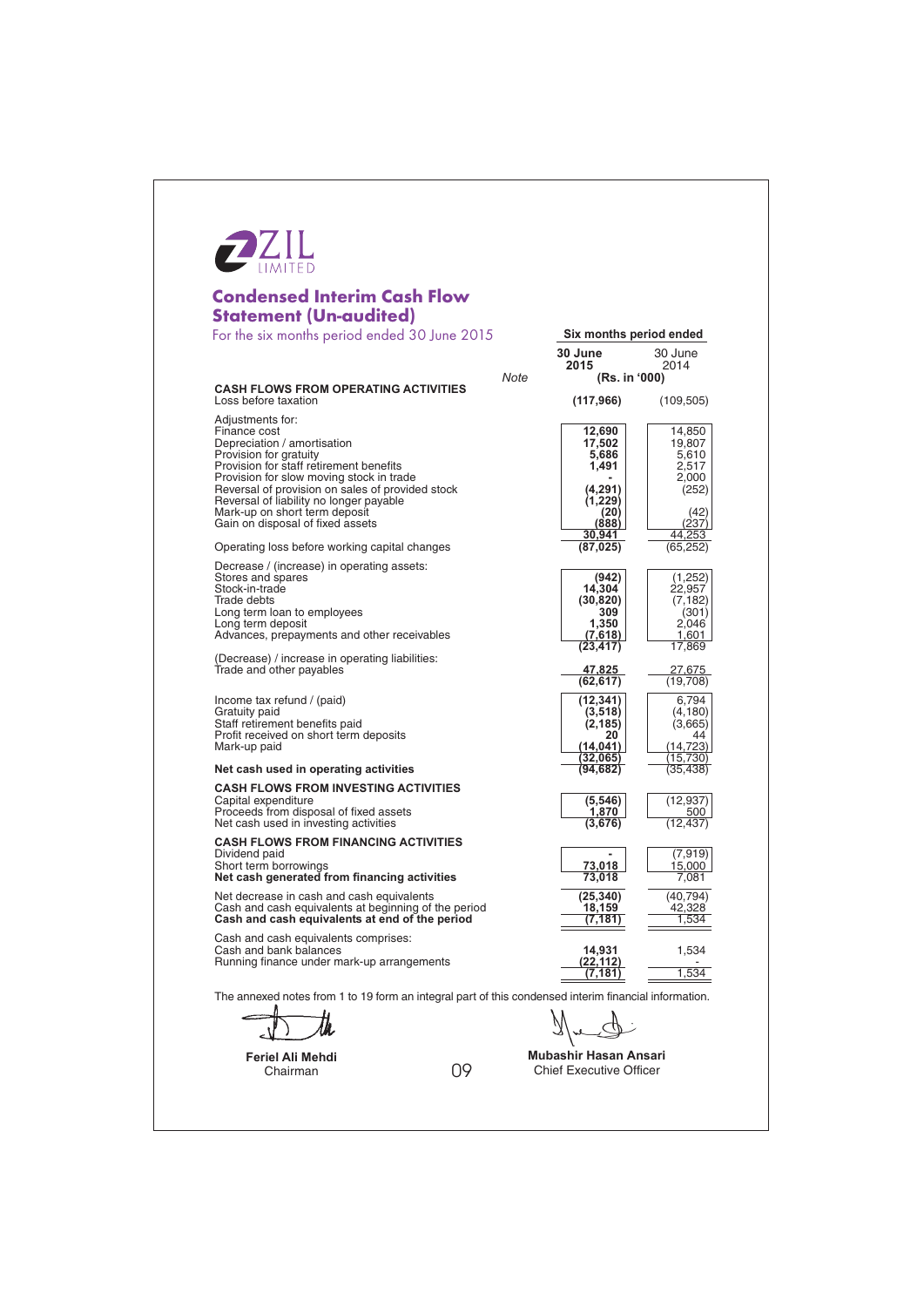

# **Condensed Interim Statement of Changes in Equity (Un-audited)**<br>For the six months period ended 30 June 2015

|                                                                                                                                                    | Issued.                              | <b>Reserves</b> |                                        |                   | Total     |  |
|----------------------------------------------------------------------------------------------------------------------------------------------------|--------------------------------------|-----------------|----------------------------------------|-------------------|-----------|--|
|                                                                                                                                                    | subscribed<br>and paid up<br>capital | reserve         | General Un-appro-<br>priated<br>profit | Total<br>reserves |           |  |
|                                                                                                                                                    |                                      |                 | (Rs. in '000)                          |                   |           |  |
| Balance as at 1 January 2014                                                                                                                       | 53,240                               | 6,000           | 301,650                                | 307,650           | 360,890   |  |
| Total comprehensive loss for the period<br>Loss for the six months period ended 30 June 2014                                                       |                                      |                 | (71, 245)                              | (71, 245)         | (71, 245) |  |
| Transactions with owners:<br>- Final cash dividend paid for the year ended<br>31 December 2013                                                     |                                      |                 | (7,986)                                | (7,986)           | (7,986)   |  |
| - Bonus shares issued for the year ended<br>31 December 2013 @ 15%                                                                                 | 7.986                                |                 | (7,986)                                | (7,986)           |           |  |
| Transferred from surplus on revaluation of<br>fixed assets - net of deferred tax<br>(incremental depreciation on property, plant<br>and equipment) |                                      |                 | 2,231                                  | 2,231             | 2,231     |  |
| Balance as at 30 June 2014                                                                                                                         | 61,226                               | 6,000           | 216,664                                | 222,664           | 283,890   |  |
| Balance as at 1 January 2015                                                                                                                       | 61,226                               | 6.000           | 183.969                                | 189.969           | 251,195   |  |
| Total comprehensive loss for the period<br>Loss for the six months period ended 30 June 2015                                                       |                                      |                 | (89, 446)                              | (89, 446)         | (89, 446) |  |
| Transferred from surplus on revaluation of<br>fixed assets - net of deferred tax<br>(incremental depreciation on property, plant<br>and equipment) |                                      |                 | 2.183                                  | 2.183             | 2,183     |  |
| Balance as at 30 June 2015                                                                                                                         | 61,226                               | 6,000           | 96,706                                 | 102,706           | 163,932   |  |
|                                                                                                                                                    |                                      |                 |                                        |                   |           |  |

The annexed notes from 1 to 19 form an integral part of this condensed interim financial information.

Feriel Ali Mehdi Chairman

Nuch

Mubashir Hasan Ansari Chief Executive Officer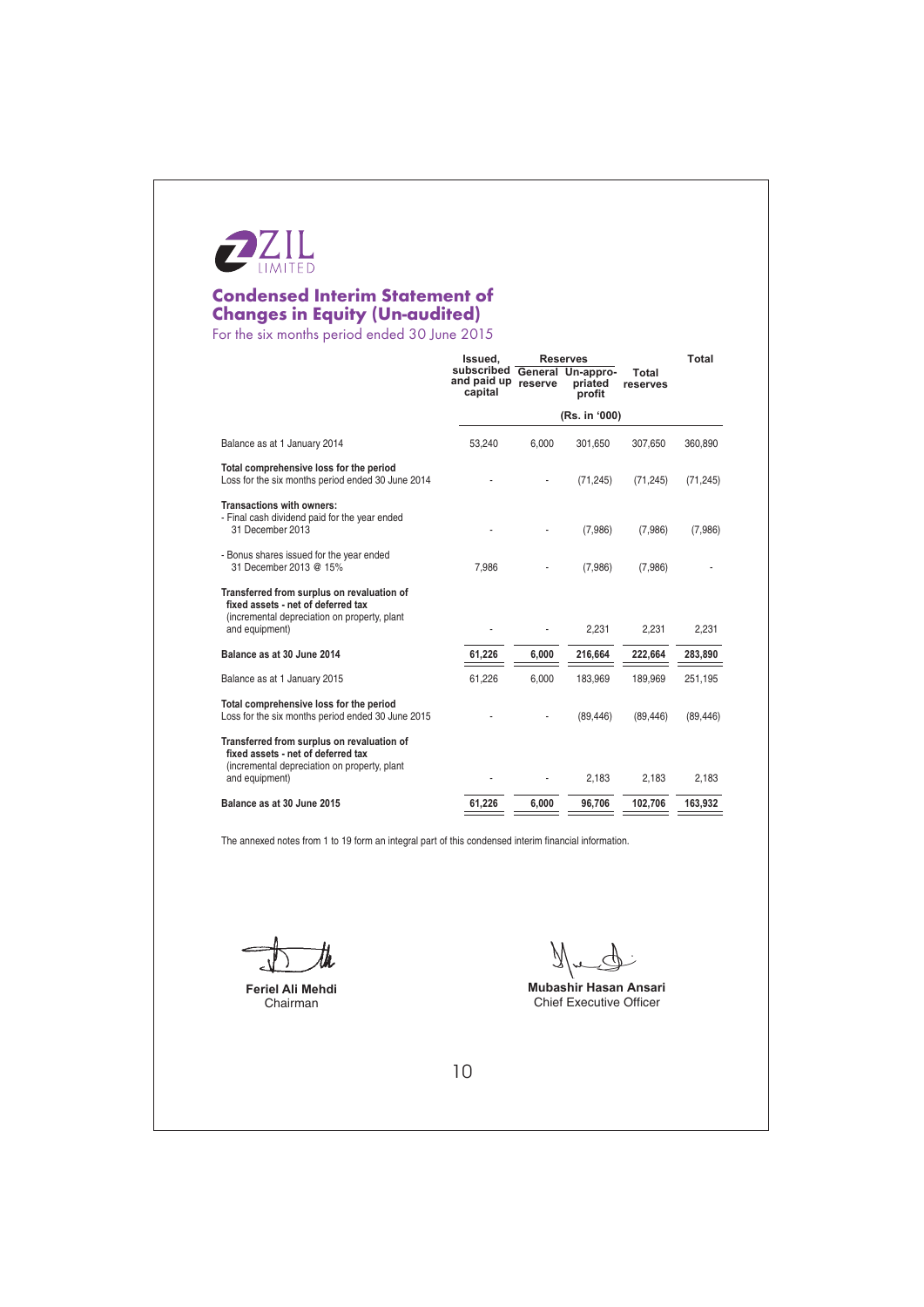

For the six months period ended 30 June 2015

#### **STATUS AND NATURE OF BUSINESS**  $\blacksquare$

ZIL Limited ("the Company") was incorporated as a private limited company in February 1960 under the Companies Act, 1913 (now the Companies Ordinance, 1984) and was subsequently converted into a public limited company in November 1986. Its shares are listed on the Karachi and Lahore Stock Exchanges. The principal activity of the Company is the manufacture and sale of home and personal care products.

The registered office of the company is situated at Ground Floor, Bahria Complex III, M.T. Khan Road, Karachi

#### **BASIS OF PRESENTATION**  $\overline{2}$

### 2.1 Statement of compliance

This condensed interim financial information of the Company for the six months period ended 30 June 2015 has been prepared in accordance with the requirements of the International Accounting Standard 34 - Interim Financial Reporting and the provisions of and directives issued under Companies Ordinance, 1984. In case where requirements differ, the provisions and directives issued under the Companies Ordinance, 1984 have been followed.

This condensed interim financial information is unaudited and is being submitted to the shareholders as required under section 245 of the Companies Ordinance, 1984 and the listing regulation of Karachi and Lahore Stock Exchanges. However, a limited scope review has been carried out by the auditors. Further, the figures in the condensed interim financial information for the quarter ended 30 June 2014 and 30 June 2015 have not been reviewed by the auditors.

This condensed interim financial information does not include all the information required for full annual financial statements and should be read in conjunction with the financial statements of the Company as at and for the year ended 31 December 2014.

The comparative balance sheet presented in this condensed interim financial information as at 31 December 2014 has been extracted from the audited financial statements of the Company for the year ended 31 December 2014, whereas the comparative profit and loss account, statement of comprehensive income, statement of changes in equity and the cash flow statement are extracted from the unaudited condensed interim financial information for the six months period ended 30 June 2014.

These condensed interim financial statements have been prepared under the historical cost convention except for land, buildings and plant and machinery which are stated at revalued amount less any subsequent depreciation and impairment loss, if any.

#### 2.2 Functional and presentation currency

This condensed interim financial information is presented in Pak Rupees which is the functional and presentation currency of the Company. Figures have been rounded off to the nearest thousand rupees.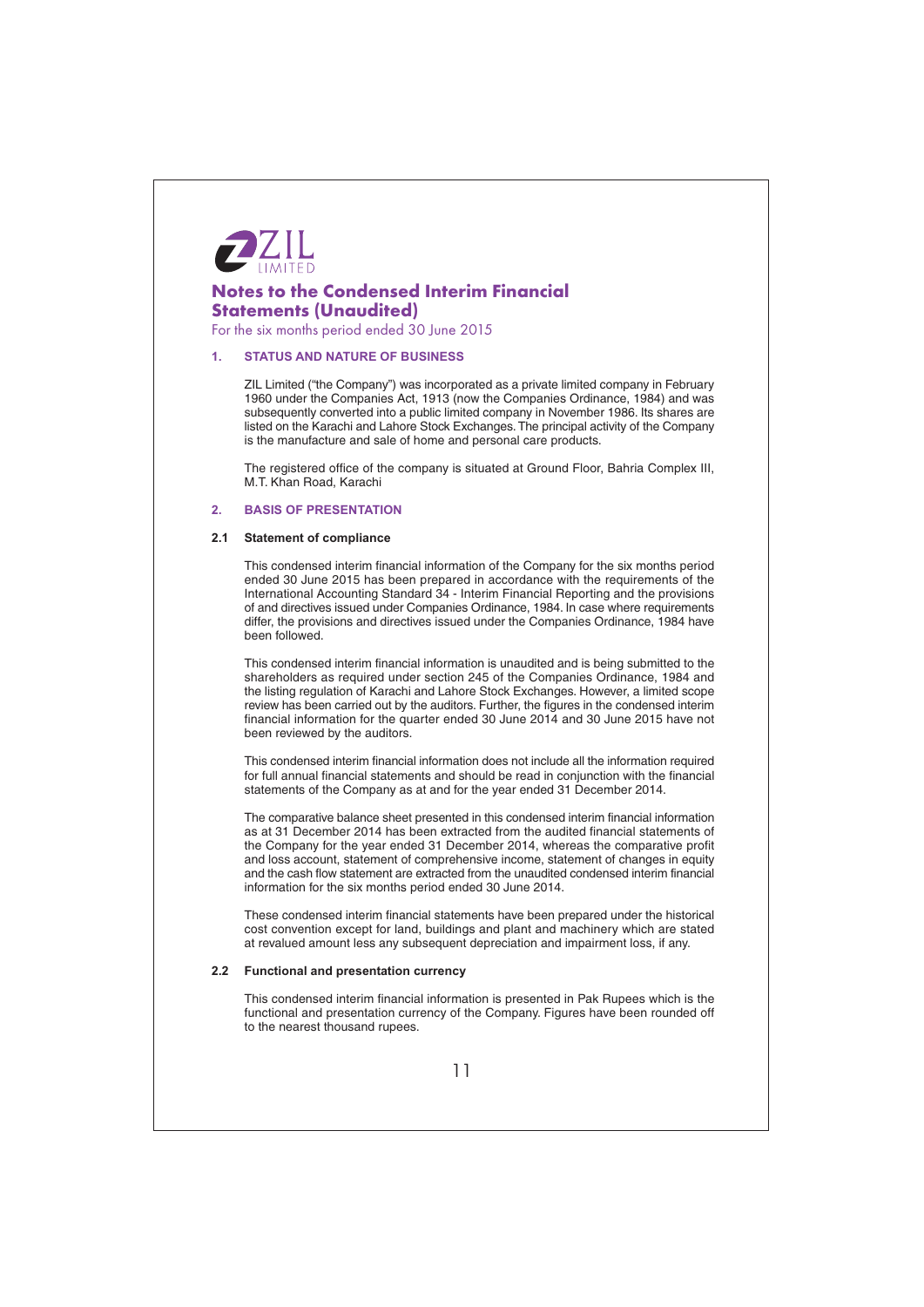

For the six months period ended 30 June 2015

#### $\mathbf{3}$ **SIGNIFICANT ACCOUNTING POLICIES**

The accounting policies and the methods of computation adopted in the preparation of this condensed interim financial information are the same as those applied in the preparation of the financial statements for the year ended 31 December 2014.

### **New Standards, Interpretations and Amendments**

The Company has adapted the following accounting standards and the amendments and interpretations of IFRSs which became effective for the current period:

Standard or Interpretation IFRS 11 - Joint Arrangements IFRS 12 - Disclosure of Interests in Other Entities IFRS 13 - Fair Value Measurements IAS 19 - Employee Benefit Plans: Employee Contribution IAS 27 - Separate Financial Statements

The above standards and amendments did not have any impact on the Company's financial information for the current period.

In addition to the above, certain improvements to various accounting standards have also been issued by the IASB. Such improvments are effective for the current accounting period but did not have any material impact on the Company's Financial Statements

#### $\overline{\mathbf{4}}$ . **ESTIMATES AND JUDGMENTS**

The preparation of condensed interim financial information requires management to make judgments, estimates and assumptions that affect the application of accounting<br>policies and the reporting amounts of assets and liabilities, income and expenses. Actual results may differ from these estimates.

Estimates and judgments made by the management in the preparation of this condensed interim financial information are the same as those that were applied to the audited financial statements of the Company for the year ended 31 December 2014.

#### **FINANCIAL RISK MANAGEMENT**  $5<sup>1</sup>$

The Company's financial risk management objectives and policies are consistent with those disclosed in the financial statements for the year ended 31 December 2014.

| 30 June | 31 December   |
|---------|---------------|
| 2015    | 2014          |
|         | (Rs. in '000) |
| 374.769 | 384,627       |
| 6.428   | 9,082         |
| 381,197 | 393,709       |
|         | 6.1<br>6.2    |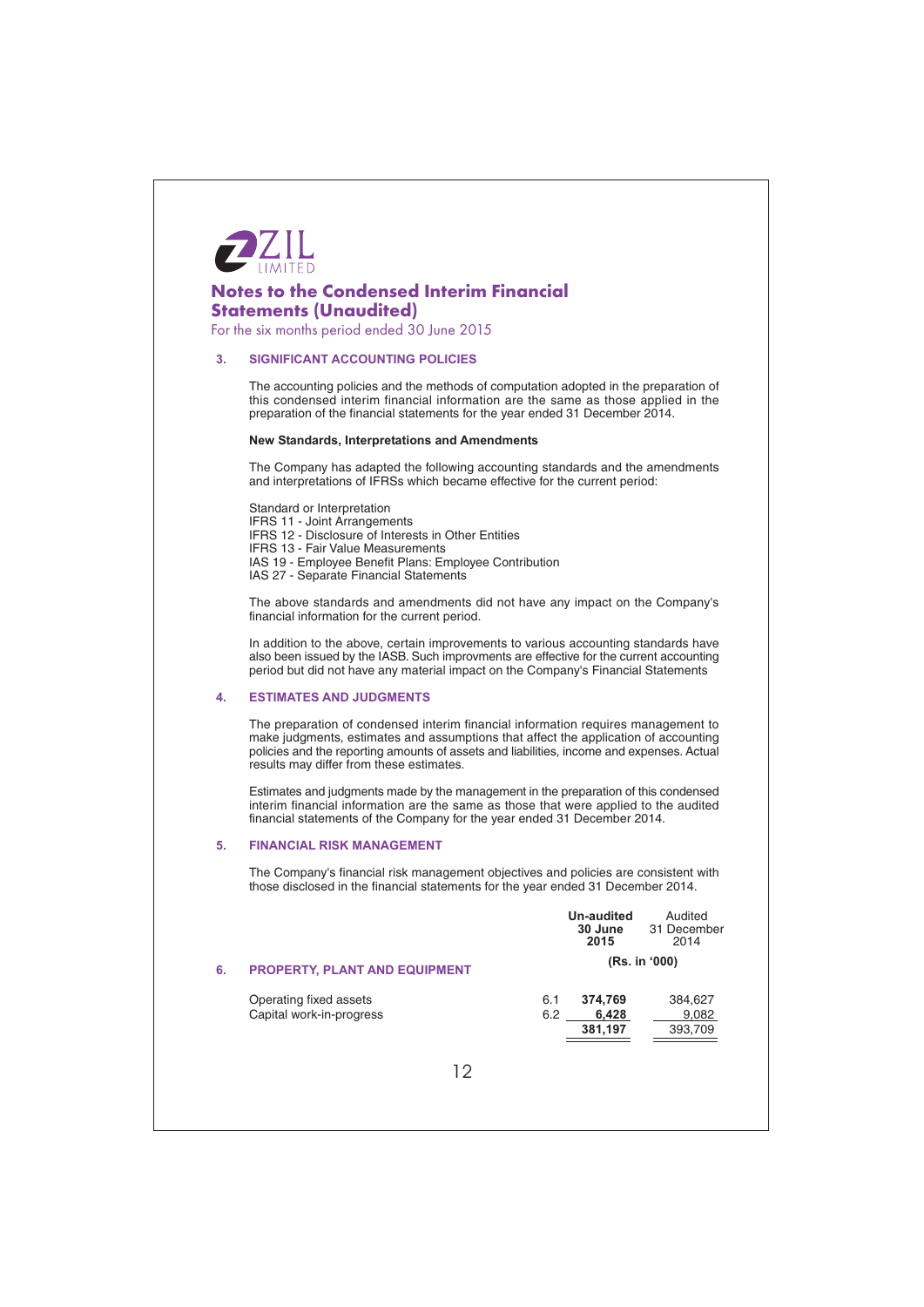

# **Notes to the Condensed Interim Financial Statements (Unaudited)**<br>For the six months period ended 30 June 2015

# 6.1 Operating fixed assets

Following are the additions and disposals of fixed assets during the current period:

|     |                                                                            |                  |                                                 | <b>Disposals</b>                   |
|-----|----------------------------------------------------------------------------|------------------|-------------------------------------------------|------------------------------------|
|     |                                                                            | <b>Additions</b> | Cost                                            | <b>Accumulated</b><br>depreciation |
|     |                                                                            |                  | ---------------- (Rs. in '000) ---------------- |                                    |
|     | Plant, machinery & equipment                                               | 1,737            |                                                 |                                    |
|     | Capital spares                                                             | 537              |                                                 |                                    |
|     | Furniture & fixtures                                                       | 4,102            |                                                 |                                    |
|     | Computers                                                                  | 793              | 332                                             | 141                                |
|     | Vehicle                                                                    | 1,059            | 2,312                                           | 1,508                              |
|     |                                                                            | 8,228            | 2,644                                           | 1,649                              |
|     |                                                                            |                  | <b>Un-audited</b><br>30 June<br>2015            | Audited<br>31 December<br>2014     |
| 6.2 | Capital work-in-progress                                                   |                  |                                                 | (Rs. in '000)                      |
|     | Opening balance                                                            |                  | 9,082                                           | 4,928                              |
|     | Additions during the period                                                |                  | 5,943                                           | 31,220                             |
|     |                                                                            |                  | 15,025                                          | 36,148                             |
|     |                                                                            |                  |                                                 |                                    |
|     | Transfers during the period                                                |                  | (8, 597)                                        | (27,066)                           |
|     |                                                                            |                  | 6,428                                           | 9,082                              |
|     | This represents plant and machinery, advance for capital expenditure, etc. |                  |                                                 |                                    |
|     | <b>STOCK-IN-TRADE</b>                                                      |                  |                                                 |                                    |
|     | Raw material - in hand                                                     |                  | 89,686                                          | 121,029                            |
|     | - in transit                                                               |                  | 52,593                                          | 58,301                             |
|     |                                                                            |                  | 142,279                                         | 179,330                            |
|     | Packing material                                                           |                  | 14,470                                          | 8,689                              |
|     | Work-in-progress                                                           |                  | 55,068                                          | 54,331                             |
|     | Finished goods                                                             |                  | 71,105                                          | 54,876                             |
|     |                                                                            |                  | 282,922                                         | 297,226                            |
| 7.  | Provision against slow moving items of<br>stock-in-trade                   | 7.1              | (8, 462)                                        | (12, 753)                          |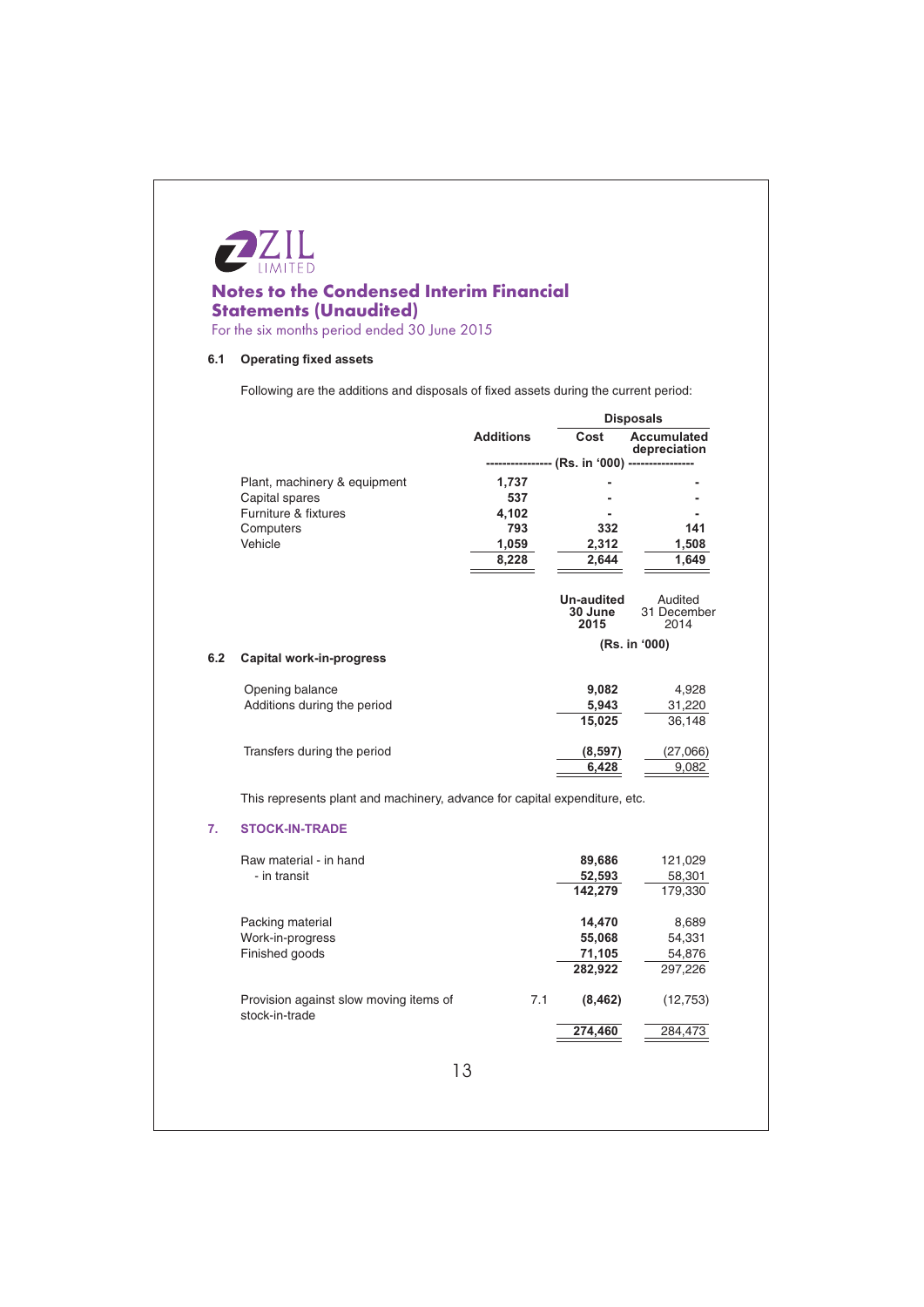|     | <b>Notes to the Condensed Interim Financial</b><br><b>Statements (Unaudited)</b><br>For the six months period ended 30 June 2015 |                                                |                                                  |
|-----|----------------------------------------------------------------------------------------------------------------------------------|------------------------------------------------|--------------------------------------------------|
| 7.1 | During the year provision of Rs. 4.29 million was reversed as the related items have<br>been sold by the Company.                |                                                |                                                  |
|     |                                                                                                                                  | <b>Un-audited</b><br>30 June<br>2015           | Audited<br>31 December<br>2014                   |
| 8.  | <b>TRADE DEBTS</b>                                                                                                               |                                                | (Rs. in '000)                                    |
|     | Considered good<br>Considered doubtful                                                                                           | 59,850<br>4,133<br>63,983                      | 29,030<br>4,133<br>33,163                        |
|     | Provision against doubtful debts                                                                                                 | (4, 133)<br>59,850                             | (4, 133)<br>29,030                               |
| 9.  | ADVANCES, PREPAYMENTS AND OTHER RECEIVABLES                                                                                      |                                                |                                                  |
|     | Advances - considered good:<br>- Suppliers and contractors - net<br>Less: Provision held                                         | 12,621<br>(803)<br>11,818                      | 3,641<br>(803)<br>2,838                          |
|     | - taxation<br>- to sales staff<br>Current maturity of loans to employees<br>Prepayments<br>Other receivables                     | 64,148<br>508<br>427<br>3,490<br>757<br>81,148 | 51,816<br>508<br>586<br>3,658<br>1,951<br>61,357 |
| 10. | <b>CASH AND BANK BALANCES</b>                                                                                                    |                                                |                                                  |
|     | Cash in hand                                                                                                                     | 164                                            | 68                                               |
|     | Cash at banks in - current accounts<br>10.1<br>- profit and loss sharing accounts                                                | 14,707<br>60                                   | 18,000<br>91                                     |
|     |                                                                                                                                  | 14,767                                         | 18,091                                           |
|     |                                                                                                                                  | 14,931                                         | 18,159                                           |
|     | 10.1 The balance carries profit at 6% per annum (31 December 2014: 6% to 6.5% per<br>annum).                                     |                                                |                                                  |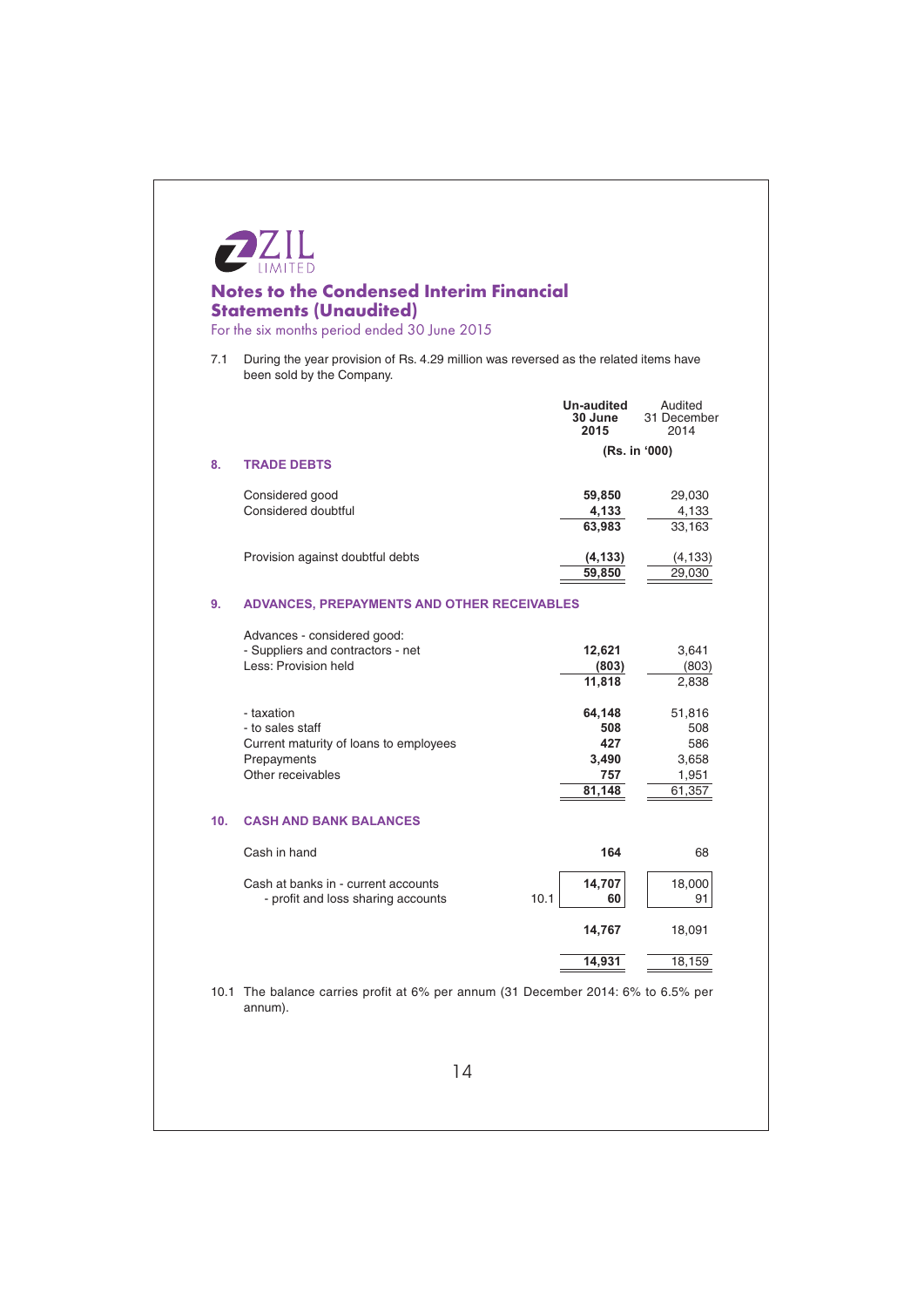

For the six months period ended 30 June 2015

|     |                                 | Un-audited<br>30 June<br>2015 | Audited<br>31 December<br>2014 |
|-----|---------------------------------|-------------------------------|--------------------------------|
| 11. | <b>TRADE AND OTHER PAYABLES</b> |                               | (Rs. in '000)                  |
|     |                                 |                               |                                |
|     | Trade creditors                 | 109,456                       | 72,482                         |
|     | Accrued expenses                | 47,860                        | 31,814                         |
|     | Advances from customers         | 17.223                        | 22,586                         |
|     | Sales tax payable               | 9.329                         | 11.113                         |
|     | Workers' Welfare Fund           | 728                           | 728                            |
|     | Dividend payable                | 57                            | 57                             |
|     | Unclaimed dividend              | 852                           | 852                            |
|     | Accrued mark-up liability       | 3,606                         | 4,957                          |
|     | Security deposits               | 7,427                         | 7.401                          |
|     | <b>Other liabilities</b>        | 1,654                         | 957                            |
|     |                                 | 198,192                       | 152.947                        |

# 12. DEFERRED TAX ASSET - net

Deferred tax asset comprises of taxable / deductible temporary differences in respect of the following:

|                                                                                                        | <b>Balance at</b><br>31 December<br>2014 | Recognized in<br>the profit and<br>loss | Recognized in<br>surplus on<br>revaluation of<br>fixed assets* | Balance at<br>30 June<br>2015 |
|--------------------------------------------------------------------------------------------------------|------------------------------------------|-----------------------------------------|----------------------------------------------------------------|-------------------------------|
|                                                                                                        |                                          |                                         | --------------------- (Rupees in '000) ----------------------- |                               |
| Taxable temporary differences<br>- on accelerated tax depreciation<br>- on surplus on revaluation of   | 34,690                                   | (6,041)                                 |                                                                | 28,649                        |
| fixed assets                                                                                           | 31,839                                   | (1,028)                                 | (4, 465)                                                       | 26,346                        |
|                                                                                                        | 66.529                                   | (7,069)                                 | (4, 465)                                                       | 54,995                        |
| Deductible temporary differences<br>(including deferred tax asset<br>on tax losses)                    |                                          |                                         |                                                                |                               |
| - on provision for defined benefit plan<br>- on provision against slow moving                          | (28, 934)                                | 3,690                                   |                                                                | (25, 244)                     |
| stock and doubtful debts<br>- on tax losses                                                            | (7,938)<br>(45,697)                      | 2,421<br>(27, 496)                      |                                                                | (5, 517)<br>(73, 193)         |
|                                                                                                        | (82,569)                                 | (21, 385)                               |                                                                | (103, 954)                    |
| Net deferred tax asset                                                                                 | (16,040)                                 | (28,454)                                | (4, 465)                                                       | (48, 959)                     |
| Accordingly tax credit recognised in the profit and loss account for the current period is as follows: |                                          |                                         |                                                                |                               |
| Net deferred tax asset (as above)<br>Prior year tax                                                    |                                          |                                         | (28, 454)<br>(66)<br>(28,520)                                  |                               |
| * Due to change in tax rates.                                                                          |                                          |                                         |                                                                |                               |
|                                                                                                        | 15                                       |                                         |                                                                |                               |
|                                                                                                        |                                          |                                         |                                                                |                               |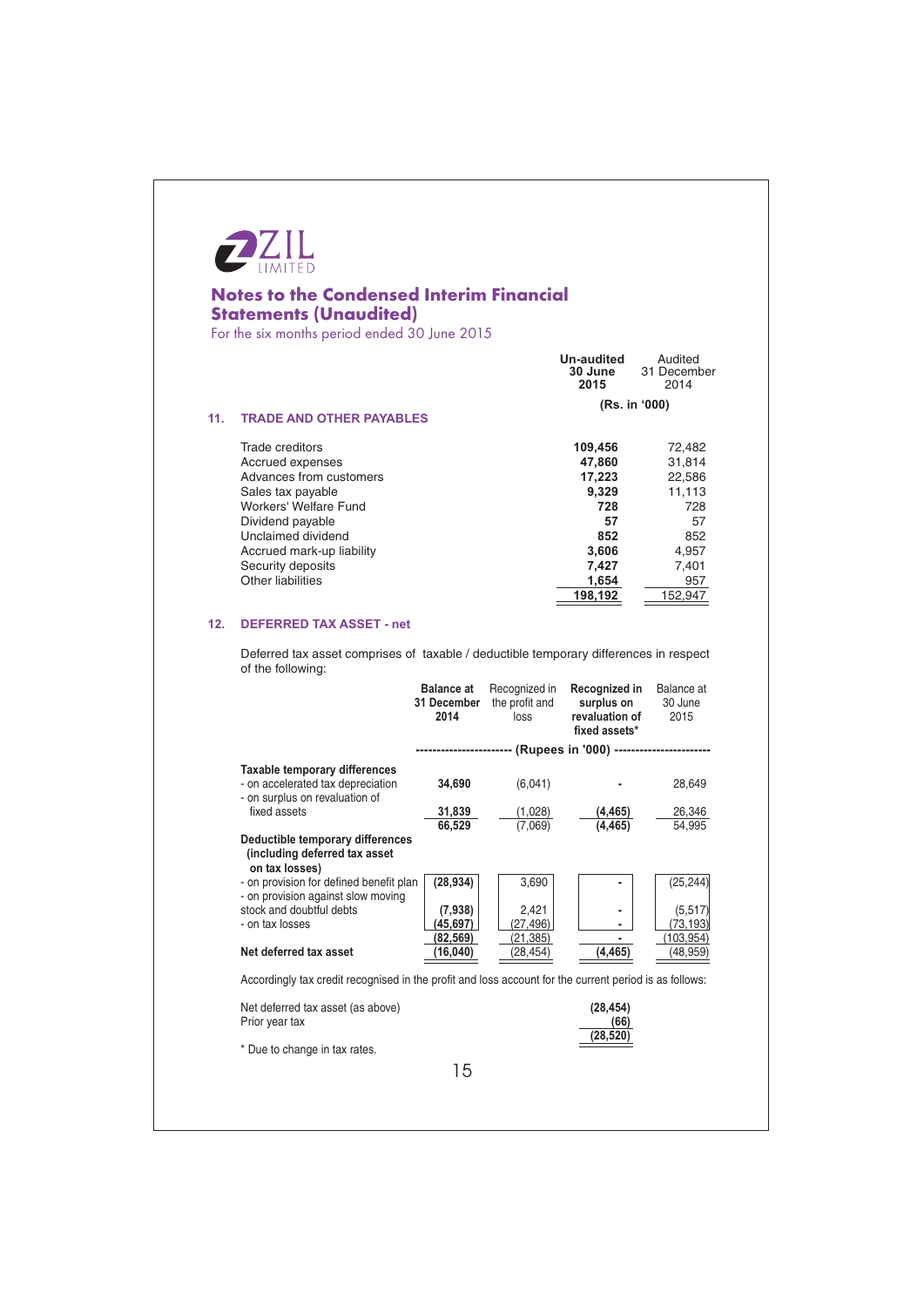

For the six months period ended 30 June 2015

#### **CONTINGENCIES AND COMMITMENTS**  $13.$

#### $13.1$ **Contingencies**

- 13.1.1 Bank guarantees aggregating to Rs. 7.02 million (31 December 2014: Rs. 7.02 million) have been issued in favour of Sui Southern Gas Company Limited for the supply of natural gas. A bank guarantee has also been issued in favour of Pakistan State Oil for issuance of PSO fleet cards aggregating to Rs. 1.3 million (31 December 2014: Rs. 1.3 million).
- 13.1.2 Post dated cheques of Rs. 72.485 million (31 December 2014: Rs. 42.413 million) have been issued to Collector of Customs against partial exemption of import levies.
- 13.1.3 A Divisional Bench of the Sindh High Court (SHC) in May 2013 had held that where no tax is payable due to tax losses, minimum tax cannot be carried forward for adjustment against the future tax liability.

The Company based on its tax advisors' advice considers that strong grounds are available whereby the aforesaid decision can be challenged and an appeal against the aforesaid decision has already been filed before the Supreme Court of Pakistan by other companies. In view of above, the Company is confident that the ultimate outcome in this regard would be favourable. Hence no provision in this respect amounting to Rs. 20.378 million (including Rs. 6.285 million for the current period) has been made in these condensed interim financial information.

13.1.4 Income Tax Assessments of the Company have been completed up to and including the tax year 2014 (accounting period ended 31 December 2013) with an exception of the tax year 2011, for which the audit proceedings have been initiated and is still under compliance and pending before the Large Taxpayers Unit, Karachi till date. The management believes that no adverse inference is expected.

Furthermore, on 21 April 2015, an order under sub-section (5A) of section 122 of the Income Tax Ordinance, 2001 was passed by the Additional Commissioner Inland Revenue for the tax year 2012, in which tax demand of Rs. 0.75 million was raised against certain disallowances. The Company has filed an appeal against the alleged order before the Commissioner Inland Revenue, hearing of which has been conducted and the case has been arqued, order of which is still awaited. Based on the Company's tax advisors view, a favourable decision is expected and therefore the subject demand is expected be quashed.

Furthermore, a show-cause notice was issued by the Officer Inland Revenue, Large Taxpayers' Unit, Karachi [OIR] for seeking information for the purposes of monitoring of withholding taxes for tax year 2014. All the requisite details and explanations have been submitted by the Company. However, the OIR has passed an order under section 161/205 of the Income Tax Ordinance, 2001 and raised a demand of Rs. 2.675 million including default surcharge and penalty. The Company has filed an appeal before the Commissioner Inland Revenue - Appeals [CIRA] against the above-mentioned order.<br>Appeal has been heard by the CIRA, however, no final order has been passed by the CIRA. Management is of the view that the decision is expected to be in its favour and as such no provision for the above amount has been made in these financial statements.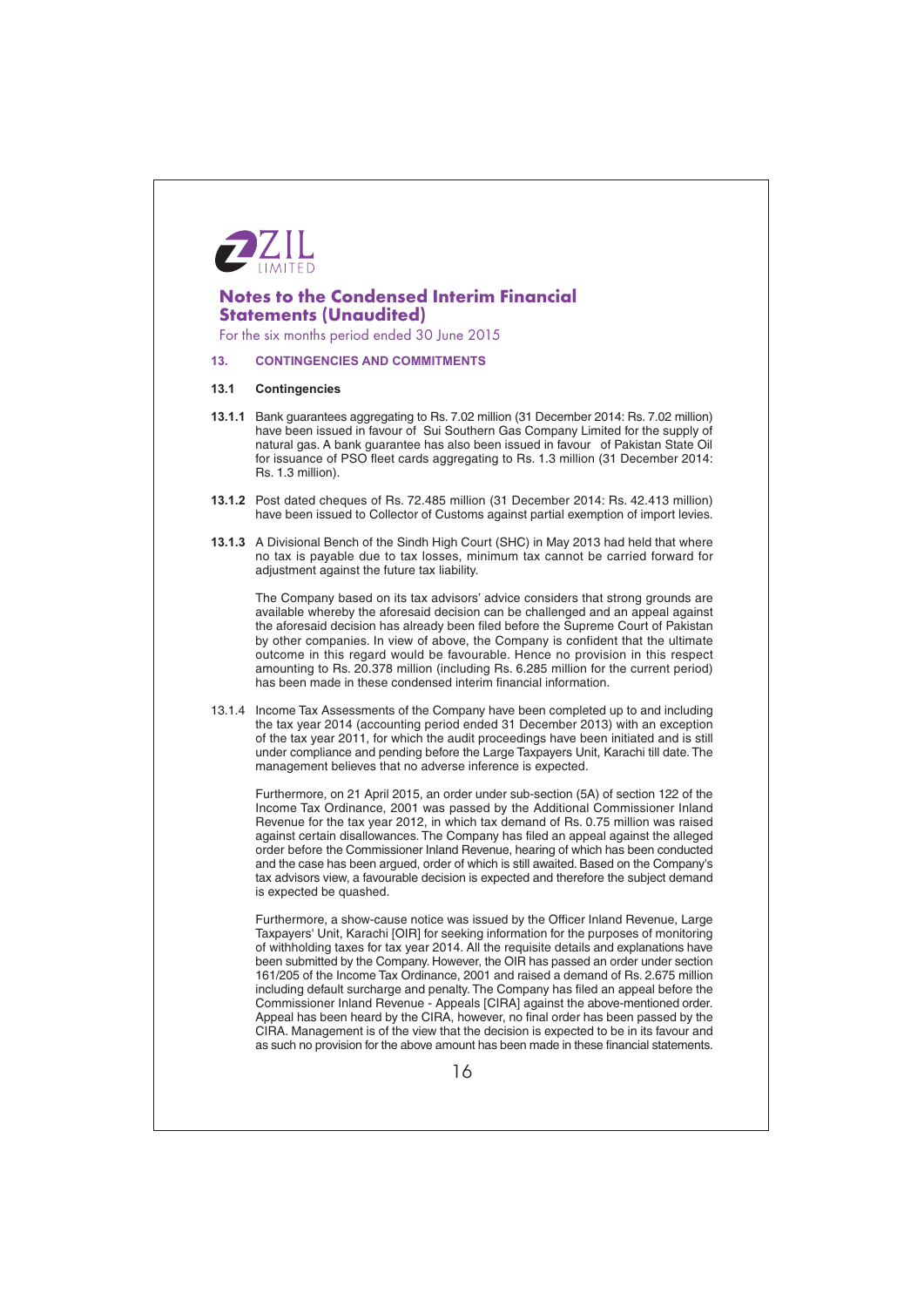

For the six months period ended 30 June 2015

# 13.2 Commitment

Commitment under letters of credit for the import of stock-in-trade items amounted to Rs. 21.537 million (31 December 2014 : Rs.1.019 million).

| 30 June<br>30 June<br>30 June<br>30 June<br>2015<br>2014<br>2015<br>2014<br>14.<br><b>NET SALES</b><br>-------------------- (Rupees in '000) ---------------<br>Gross sales<br>795,750<br>837,745<br>483,465<br>126,920<br>77,376<br>Sales tax<br>134,307<br>Trade promotion discount<br>62,965<br>72,990<br>40,524<br>Rebate and sales return<br>13,153<br>18,711<br>535<br>(208, 596)<br>(207, 832)<br>(131, 053)<br>587,154<br>352,412<br>629,913<br>Six months period ended<br>Three months period ended<br>30 June<br>30 June<br>30 June<br>30 June<br>2015<br>2014<br>2015<br>2014<br>15.<br><b>COST OF SALES</b><br>-------------------- (Rupees in '000) -------------------<br>Raw and packing material consumed<br>399,023<br>380,256<br>229,764<br>Stores and spares consumed<br>3,701<br>4,297<br>2,103<br>Salaries, wages and other benefits<br>59,118<br>30.942<br>55,893<br>Contribution to the provident fund<br>1,114<br>558<br>1,179<br>654<br>399<br>Repairs and maintenance<br>841<br>24,469<br>Fuel and power<br>27,539<br>15,687<br>Rent, rates and taxes<br>1,186<br>1,324<br>743<br>1,609<br>1,560<br>821<br>Insurance<br>782<br>Product research and development<br>22<br>36<br>13<br>1,631<br>906<br>Travelling and conveyance<br>2,626<br>1,259<br>188<br>131<br>Printing and stationery<br>164<br>256<br>128<br>Postage and telephones<br>340<br>Legal charges<br>31<br>50<br>84<br>23<br>Subscription<br>4<br>9<br>Depreciation / amortisation<br>9,903<br>11,580<br>4,767<br>1,808<br>Freight and handling material<br>2,924<br>783<br>Provision for slow moving<br>stock in trade<br>2,000<br>2,000<br>3,971<br>Toll manufacturing<br>205<br>45<br>Other expenses<br>59<br>504,960<br>496,677<br>287,830<br>58,809<br>Opening stock of work-in-process<br>54,330<br>44,801<br>Closing stock of work-in-process<br>(55,068)<br>(55,068)<br>(51, 653)<br>(51, 653) |                           | Six months period ended |         | Three months period ended |            |
|-------------------------------------------------------------------------------------------------------------------------------------------------------------------------------------------------------------------------------------------------------------------------------------------------------------------------------------------------------------------------------------------------------------------------------------------------------------------------------------------------------------------------------------------------------------------------------------------------------------------------------------------------------------------------------------------------------------------------------------------------------------------------------------------------------------------------------------------------------------------------------------------------------------------------------------------------------------------------------------------------------------------------------------------------------------------------------------------------------------------------------------------------------------------------------------------------------------------------------------------------------------------------------------------------------------------------------------------------------------------------------------------------------------------------------------------------------------------------------------------------------------------------------------------------------------------------------------------------------------------------------------------------------------------------------------------------------------------------------------------------------------------------------------------------------------------------------------------------------------------------------------------------|---------------------------|-------------------------|---------|---------------------------|------------|
|                                                                                                                                                                                                                                                                                                                                                                                                                                                                                                                                                                                                                                                                                                                                                                                                                                                                                                                                                                                                                                                                                                                                                                                                                                                                                                                                                                                                                                                                                                                                                                                                                                                                                                                                                                                                                                                                                                 |                           |                         |         |                           |            |
|                                                                                                                                                                                                                                                                                                                                                                                                                                                                                                                                                                                                                                                                                                                                                                                                                                                                                                                                                                                                                                                                                                                                                                                                                                                                                                                                                                                                                                                                                                                                                                                                                                                                                                                                                                                                                                                                                                 |                           |                         |         |                           |            |
|                                                                                                                                                                                                                                                                                                                                                                                                                                                                                                                                                                                                                                                                                                                                                                                                                                                                                                                                                                                                                                                                                                                                                                                                                                                                                                                                                                                                                                                                                                                                                                                                                                                                                                                                                                                                                                                                                                 |                           |                         |         |                           |            |
|                                                                                                                                                                                                                                                                                                                                                                                                                                                                                                                                                                                                                                                                                                                                                                                                                                                                                                                                                                                                                                                                                                                                                                                                                                                                                                                                                                                                                                                                                                                                                                                                                                                                                                                                                                                                                                                                                                 |                           |                         |         |                           | 486,334    |
|                                                                                                                                                                                                                                                                                                                                                                                                                                                                                                                                                                                                                                                                                                                                                                                                                                                                                                                                                                                                                                                                                                                                                                                                                                                                                                                                                                                                                                                                                                                                                                                                                                                                                                                                                                                                                                                                                                 |                           |                         |         |                           | 78,000     |
|                                                                                                                                                                                                                                                                                                                                                                                                                                                                                                                                                                                                                                                                                                                                                                                                                                                                                                                                                                                                                                                                                                                                                                                                                                                                                                                                                                                                                                                                                                                                                                                                                                                                                                                                                                                                                                                                                                 |                           |                         |         |                           | 44,889     |
|                                                                                                                                                                                                                                                                                                                                                                                                                                                                                                                                                                                                                                                                                                                                                                                                                                                                                                                                                                                                                                                                                                                                                                                                                                                                                                                                                                                                                                                                                                                                                                                                                                                                                                                                                                                                                                                                                                 |                           |                         |         |                           | 345        |
|                                                                                                                                                                                                                                                                                                                                                                                                                                                                                                                                                                                                                                                                                                                                                                                                                                                                                                                                                                                                                                                                                                                                                                                                                                                                                                                                                                                                                                                                                                                                                                                                                                                                                                                                                                                                                                                                                                 |                           |                         |         |                           | (123, 234) |
|                                                                                                                                                                                                                                                                                                                                                                                                                                                                                                                                                                                                                                                                                                                                                                                                                                                                                                                                                                                                                                                                                                                                                                                                                                                                                                                                                                                                                                                                                                                                                                                                                                                                                                                                                                                                                                                                                                 |                           |                         |         |                           | 363,100    |
|                                                                                                                                                                                                                                                                                                                                                                                                                                                                                                                                                                                                                                                                                                                                                                                                                                                                                                                                                                                                                                                                                                                                                                                                                                                                                                                                                                                                                                                                                                                                                                                                                                                                                                                                                                                                                                                                                                 |                           |                         |         |                           |            |
|                                                                                                                                                                                                                                                                                                                                                                                                                                                                                                                                                                                                                                                                                                                                                                                                                                                                                                                                                                                                                                                                                                                                                                                                                                                                                                                                                                                                                                                                                                                                                                                                                                                                                                                                                                                                                                                                                                 |                           |                         |         |                           |            |
|                                                                                                                                                                                                                                                                                                                                                                                                                                                                                                                                                                                                                                                                                                                                                                                                                                                                                                                                                                                                                                                                                                                                                                                                                                                                                                                                                                                                                                                                                                                                                                                                                                                                                                                                                                                                                                                                                                 |                           |                         |         |                           |            |
|                                                                                                                                                                                                                                                                                                                                                                                                                                                                                                                                                                                                                                                                                                                                                                                                                                                                                                                                                                                                                                                                                                                                                                                                                                                                                                                                                                                                                                                                                                                                                                                                                                                                                                                                                                                                                                                                                                 |                           |                         |         |                           |            |
|                                                                                                                                                                                                                                                                                                                                                                                                                                                                                                                                                                                                                                                                                                                                                                                                                                                                                                                                                                                                                                                                                                                                                                                                                                                                                                                                                                                                                                                                                                                                                                                                                                                                                                                                                                                                                                                                                                 |                           |                         |         |                           | 207,009    |
|                                                                                                                                                                                                                                                                                                                                                                                                                                                                                                                                                                                                                                                                                                                                                                                                                                                                                                                                                                                                                                                                                                                                                                                                                                                                                                                                                                                                                                                                                                                                                                                                                                                                                                                                                                                                                                                                                                 |                           |                         |         |                           | 1,817      |
|                                                                                                                                                                                                                                                                                                                                                                                                                                                                                                                                                                                                                                                                                                                                                                                                                                                                                                                                                                                                                                                                                                                                                                                                                                                                                                                                                                                                                                                                                                                                                                                                                                                                                                                                                                                                                                                                                                 |                           |                         |         |                           | 28,681     |
|                                                                                                                                                                                                                                                                                                                                                                                                                                                                                                                                                                                                                                                                                                                                                                                                                                                                                                                                                                                                                                                                                                                                                                                                                                                                                                                                                                                                                                                                                                                                                                                                                                                                                                                                                                                                                                                                                                 |                           |                         |         |                           | 587        |
|                                                                                                                                                                                                                                                                                                                                                                                                                                                                                                                                                                                                                                                                                                                                                                                                                                                                                                                                                                                                                                                                                                                                                                                                                                                                                                                                                                                                                                                                                                                                                                                                                                                                                                                                                                                                                                                                                                 |                           |                         |         |                           | 273        |
|                                                                                                                                                                                                                                                                                                                                                                                                                                                                                                                                                                                                                                                                                                                                                                                                                                                                                                                                                                                                                                                                                                                                                                                                                                                                                                                                                                                                                                                                                                                                                                                                                                                                                                                                                                                                                                                                                                 |                           |                         |         |                           | 12,765     |
|                                                                                                                                                                                                                                                                                                                                                                                                                                                                                                                                                                                                                                                                                                                                                                                                                                                                                                                                                                                                                                                                                                                                                                                                                                                                                                                                                                                                                                                                                                                                                                                                                                                                                                                                                                                                                                                                                                 |                           |                         |         |                           | 1,315      |
|                                                                                                                                                                                                                                                                                                                                                                                                                                                                                                                                                                                                                                                                                                                                                                                                                                                                                                                                                                                                                                                                                                                                                                                                                                                                                                                                                                                                                                                                                                                                                                                                                                                                                                                                                                                                                                                                                                 |                           |                         |         |                           | 24         |
|                                                                                                                                                                                                                                                                                                                                                                                                                                                                                                                                                                                                                                                                                                                                                                                                                                                                                                                                                                                                                                                                                                                                                                                                                                                                                                                                                                                                                                                                                                                                                                                                                                                                                                                                                                                                                                                                                                 |                           |                         |         |                           |            |
|                                                                                                                                                                                                                                                                                                                                                                                                                                                                                                                                                                                                                                                                                                                                                                                                                                                                                                                                                                                                                                                                                                                                                                                                                                                                                                                                                                                                                                                                                                                                                                                                                                                                                                                                                                                                                                                                                                 |                           |                         |         |                           | 87         |
|                                                                                                                                                                                                                                                                                                                                                                                                                                                                                                                                                                                                                                                                                                                                                                                                                                                                                                                                                                                                                                                                                                                                                                                                                                                                                                                                                                                                                                                                                                                                                                                                                                                                                                                                                                                                                                                                                                 |                           |                         |         |                           | 218        |
|                                                                                                                                                                                                                                                                                                                                                                                                                                                                                                                                                                                                                                                                                                                                                                                                                                                                                                                                                                                                                                                                                                                                                                                                                                                                                                                                                                                                                                                                                                                                                                                                                                                                                                                                                                                                                                                                                                 |                           |                         |         |                           | 60         |
|                                                                                                                                                                                                                                                                                                                                                                                                                                                                                                                                                                                                                                                                                                                                                                                                                                                                                                                                                                                                                                                                                                                                                                                                                                                                                                                                                                                                                                                                                                                                                                                                                                                                                                                                                                                                                                                                                                 |                           |                         |         |                           | 3          |
|                                                                                                                                                                                                                                                                                                                                                                                                                                                                                                                                                                                                                                                                                                                                                                                                                                                                                                                                                                                                                                                                                                                                                                                                                                                                                                                                                                                                                                                                                                                                                                                                                                                                                                                                                                                                                                                                                                 |                           |                         |         |                           | 5,894      |
|                                                                                                                                                                                                                                                                                                                                                                                                                                                                                                                                                                                                                                                                                                                                                                                                                                                                                                                                                                                                                                                                                                                                                                                                                                                                                                                                                                                                                                                                                                                                                                                                                                                                                                                                                                                                                                                                                                 |                           |                         |         |                           | 1,729      |
|                                                                                                                                                                                                                                                                                                                                                                                                                                                                                                                                                                                                                                                                                                                                                                                                                                                                                                                                                                                                                                                                                                                                                                                                                                                                                                                                                                                                                                                                                                                                                                                                                                                                                                                                                                                                                                                                                                 |                           |                         |         |                           |            |
|                                                                                                                                                                                                                                                                                                                                                                                                                                                                                                                                                                                                                                                                                                                                                                                                                                                                                                                                                                                                                                                                                                                                                                                                                                                                                                                                                                                                                                                                                                                                                                                                                                                                                                                                                                                                                                                                                                 |                           |                         |         |                           | 3,971      |
|                                                                                                                                                                                                                                                                                                                                                                                                                                                                                                                                                                                                                                                                                                                                                                                                                                                                                                                                                                                                                                                                                                                                                                                                                                                                                                                                                                                                                                                                                                                                                                                                                                                                                                                                                                                                                                                                                                 |                           |                         |         |                           | 27         |
|                                                                                                                                                                                                                                                                                                                                                                                                                                                                                                                                                                                                                                                                                                                                                                                                                                                                                                                                                                                                                                                                                                                                                                                                                                                                                                                                                                                                                                                                                                                                                                                                                                                                                                                                                                                                                                                                                                 |                           |                         |         |                           | 268,501    |
|                                                                                                                                                                                                                                                                                                                                                                                                                                                                                                                                                                                                                                                                                                                                                                                                                                                                                                                                                                                                                                                                                                                                                                                                                                                                                                                                                                                                                                                                                                                                                                                                                                                                                                                                                                                                                                                                                                 |                           |                         |         |                           | 42,438     |
|                                                                                                                                                                                                                                                                                                                                                                                                                                                                                                                                                                                                                                                                                                                                                                                                                                                                                                                                                                                                                                                                                                                                                                                                                                                                                                                                                                                                                                                                                                                                                                                                                                                                                                                                                                                                                                                                                                 | Cost of good manufactured | 504,222                 | 489,825 | 291,571                   | 259,286    |
| 63,634<br>Opening stock of finished goods<br>54,876<br>77,360                                                                                                                                                                                                                                                                                                                                                                                                                                                                                                                                                                                                                                                                                                                                                                                                                                                                                                                                                                                                                                                                                                                                                                                                                                                                                                                                                                                                                                                                                                                                                                                                                                                                                                                                                                                                                                   |                           |                         |         |                           | 112,948    |
| Closing stock of finished goods<br>(71, 105)<br>(90, 967)<br>(71, 105)                                                                                                                                                                                                                                                                                                                                                                                                                                                                                                                                                                                                                                                                                                                                                                                                                                                                                                                                                                                                                                                                                                                                                                                                                                                                                                                                                                                                                                                                                                                                                                                                                                                                                                                                                                                                                          |                           |                         |         |                           | (90, 967)  |
| (16, 229)<br>(13,607)<br>(7, 471)                                                                                                                                                                                                                                                                                                                                                                                                                                                                                                                                                                                                                                                                                                                                                                                                                                                                                                                                                                                                                                                                                                                                                                                                                                                                                                                                                                                                                                                                                                                                                                                                                                                                                                                                                                                                                                                               |                           |                         |         |                           | 21,981     |
| 487,993<br>476,218<br>284,100                                                                                                                                                                                                                                                                                                                                                                                                                                                                                                                                                                                                                                                                                                                                                                                                                                                                                                                                                                                                                                                                                                                                                                                                                                                                                                                                                                                                                                                                                                                                                                                                                                                                                                                                                                                                                                                                   |                           |                         |         |                           | 281,267    |
| 17                                                                                                                                                                                                                                                                                                                                                                                                                                                                                                                                                                                                                                                                                                                                                                                                                                                                                                                                                                                                                                                                                                                                                                                                                                                                                                                                                                                                                                                                                                                                                                                                                                                                                                                                                                                                                                                                                              |                           |                         |         |                           |            |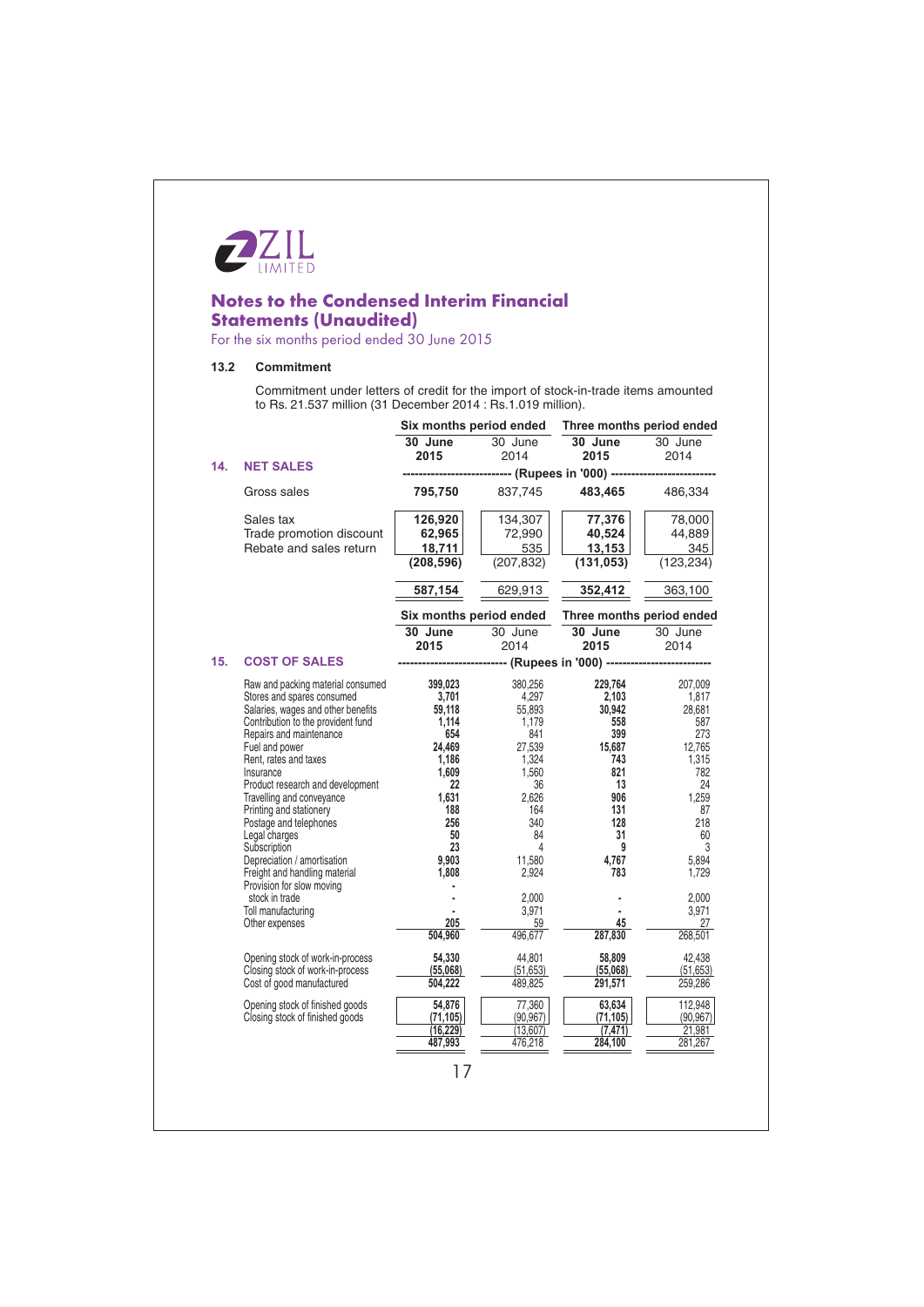

For the six months period ended 30 June 2015

| Six months period ended |                                      |         | Three months period ended                                             |  |
|-------------------------|--------------------------------------|---------|-----------------------------------------------------------------------|--|
| 30 June                 | 30 June                              | 30 June | 30 June                                                               |  |
| 2015                    | 2014                                 | 2015    | 2014                                                                  |  |
|                         |                                      |         |                                                                       |  |
|                         |                                      |         |                                                                       |  |
| 51,861                  | 53,998                               | 25,923  | 29,857                                                                |  |
| 316                     | 433                                  | 191     | 278                                                                   |  |
| 1,254                   | 1,201                                | 621     | 584                                                                   |  |
| 201                     | 215                                  | 188     | 112                                                                   |  |
| 2,265                   | 2,045                                | 1,005   | 1,079                                                                 |  |
| 3,023                   | 3,456                                | 1,473   | 1,789                                                                 |  |
| 1,575                   |                                      | 1,175   |                                                                       |  |
| 1,292                   | 1,251                                | 905     | 674                                                                   |  |
| 203                     | 361                                  | 128     | 126                                                                   |  |
| 9,080                   | 11,118                               | 4,996   | 6,242                                                                 |  |
| 899                     | 1,394                                | 449     | 702                                                                   |  |
| 59,732                  | 76,160                               | 37,597  | 65,298                                                                |  |
| 26,387                  | 28,077                               | 14,593  | 16,831                                                                |  |
| 1,859                   | 2,182                                | 1,132   | 1,723                                                                 |  |
| 711                     | 990                                  | 459     | 1,082                                                                 |  |
| 322                     | 3,232                                | 209     |                                                                       |  |
| 160,980                 | 186,113                              | 91,044  | 126,377                                                               |  |
|                         | <b>SELLING AND DISTRIBUTION COST</b> |         | ------------------------ (Rupees in '000) --------------------------- |  |

#### $17.$ **OTHER INCOME**

It includes reversal of liability amounting to Rs. 1.23 million no longer payable.

#### $18.$ **TRANSACTIONS WITH RELATED PARTIES**

The related parties comprise Wazir Ali Industries, IGI Insurance Limited, Treet Corporation Limited, First Treet Manufacturing Modaraba, Employees Provident Fund, directors and key management personnel. Details of transactions with related parties are as follows: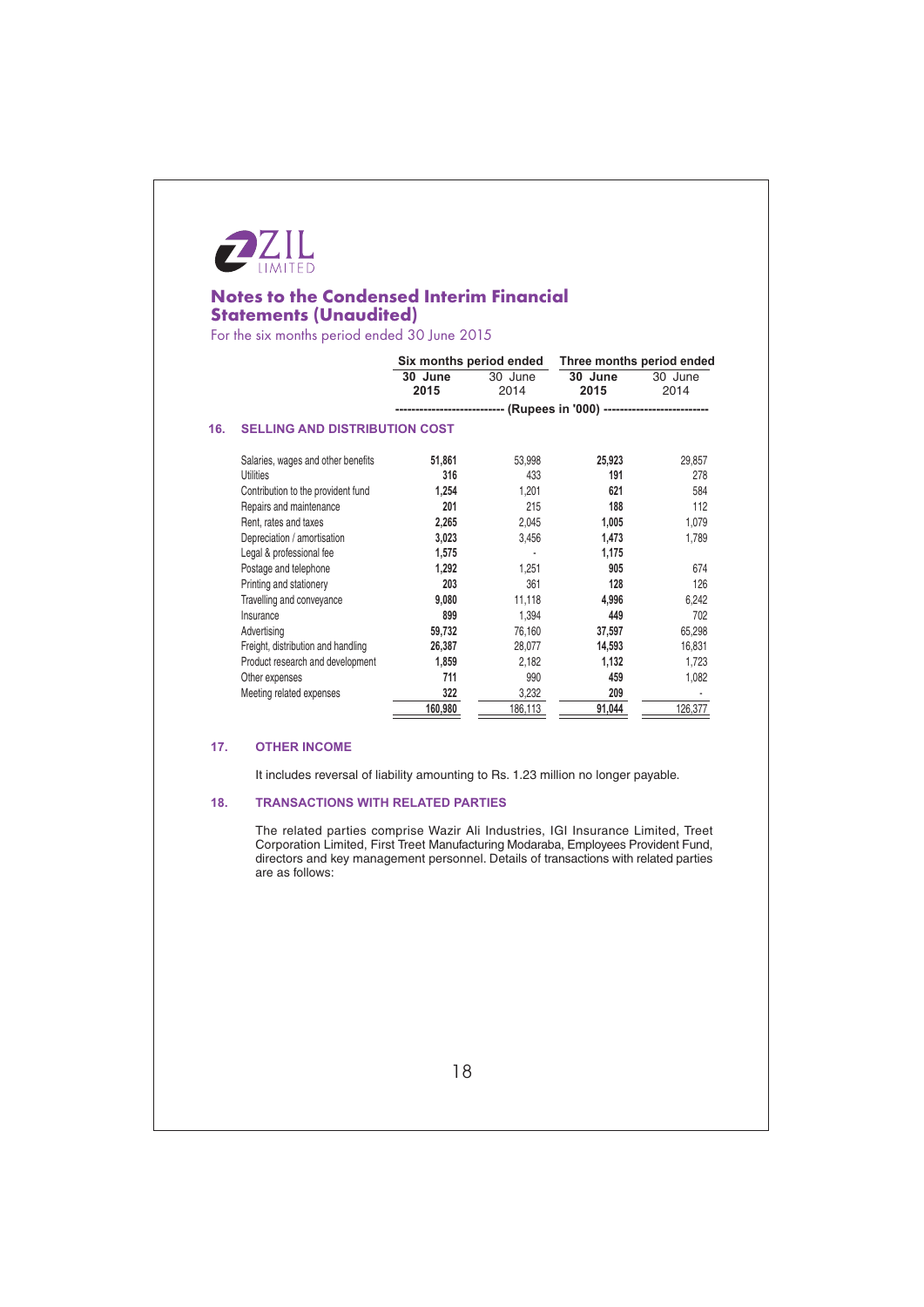

For the six months period ended 30 June 2015

|      |                                                                                                                                        | Six months period ended       |                                |  |  |
|------|----------------------------------------------------------------------------------------------------------------------------------------|-------------------------------|--------------------------------|--|--|
|      |                                                                                                                                        | 30 June<br>2015               | 30 June<br>2014                |  |  |
|      | <b>Associated Companies</b>                                                                                                            | (Rs. in '000)                 |                                |  |  |
|      | Purchase of goods<br>Services received<br>Dividend paid                                                                                | 3,87                          | 1,442<br>655<br>521            |  |  |
|      | <b>Other related parties</b><br>Contribution to the employees' provident fund                                                          | 3,161                         | 3,169                          |  |  |
|      | <b>Directors and Chief Executive Officer</b><br>(Key management personnel)                                                             |                               |                                |  |  |
|      | Remuneration<br>Dividend paid                                                                                                          | 8,840                         | 18,185<br>7.553                |  |  |
|      | <b>Other Key Management Personnel</b>                                                                                                  |                               |                                |  |  |
|      | Managerial remuneration (excluding directors<br>and Chief Executive Officer)                                                           | 32,531                        | 37,984                         |  |  |
|      | <b>Balances with related parties:</b>                                                                                                  | Un-audited<br>30 June<br>2015 | Audited 31<br>December<br>2014 |  |  |
|      | <b>Associated Companies</b>                                                                                                            | (Rs. in '000)                 |                                |  |  |
|      | Trade debts (unsecured, considered goods)<br>Other payables                                                                            |                               | 553                            |  |  |
| 18.1 | Contribution to the provident fund is made in accordance with the requirements of<br>staff service rules.                              |                               |                                |  |  |
| 18.2 | Remuneration of the key management personnel are in accordance with the terms<br>of their employment.                                  |                               |                                |  |  |
| 18.3 | Other transactions with the related parties are at the agreed terms.                                                                   |                               |                                |  |  |
| 19.  | <b>GENERAL</b>                                                                                                                         |                               |                                |  |  |
|      | This condensed interim financial information were authorised for issue on August 27,<br>2015 by the board of directors of the Company. |                               |                                |  |  |
|      |                                                                                                                                        |                               |                                |  |  |

19

Feriel Ali Mehdi Chairman

 $\sqrt[3]{r}$ ₩

Mubashir Hasan Ansari Chief Executive Officer